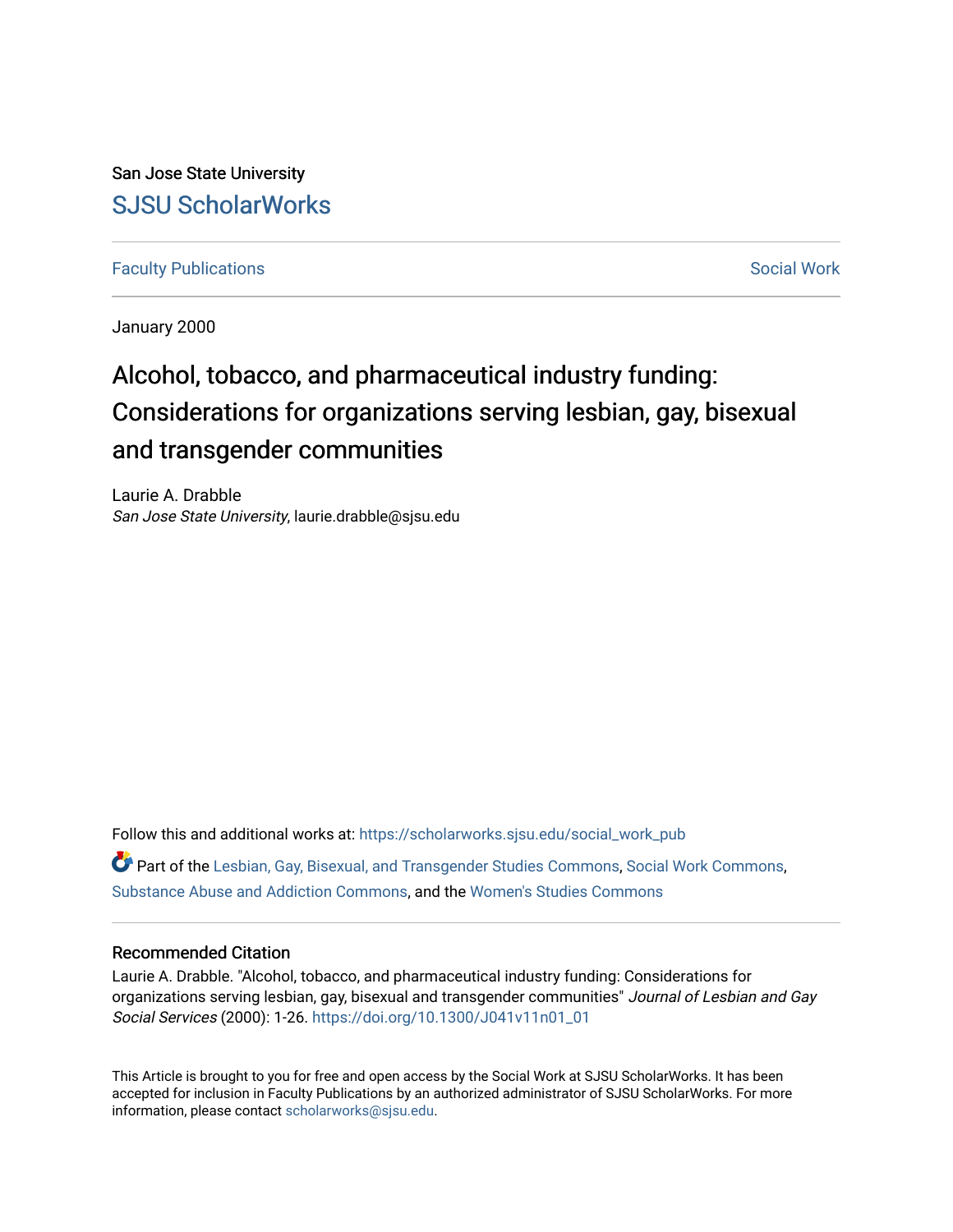The manuscript following this page is an Author's Accepted Manuscript of an article published in the *Journal of Lesbian and Gay Social Services, 11* (1), 1-26.

[copyright Taylor & Francis], available online at: http://www.tandfonline.com/ [DOI: 10.1300/J041v11n01\_01].

The appropriate citation for this manuscript is:

Drabble, L. (2000). Alcohol tobacco and pharmaceutical industry funding: Considerations for organizations serving lesbian, gay, bisexual and transgender communities. *Journal of Lesbian and Gay Social Services, 11* (1), 1-26.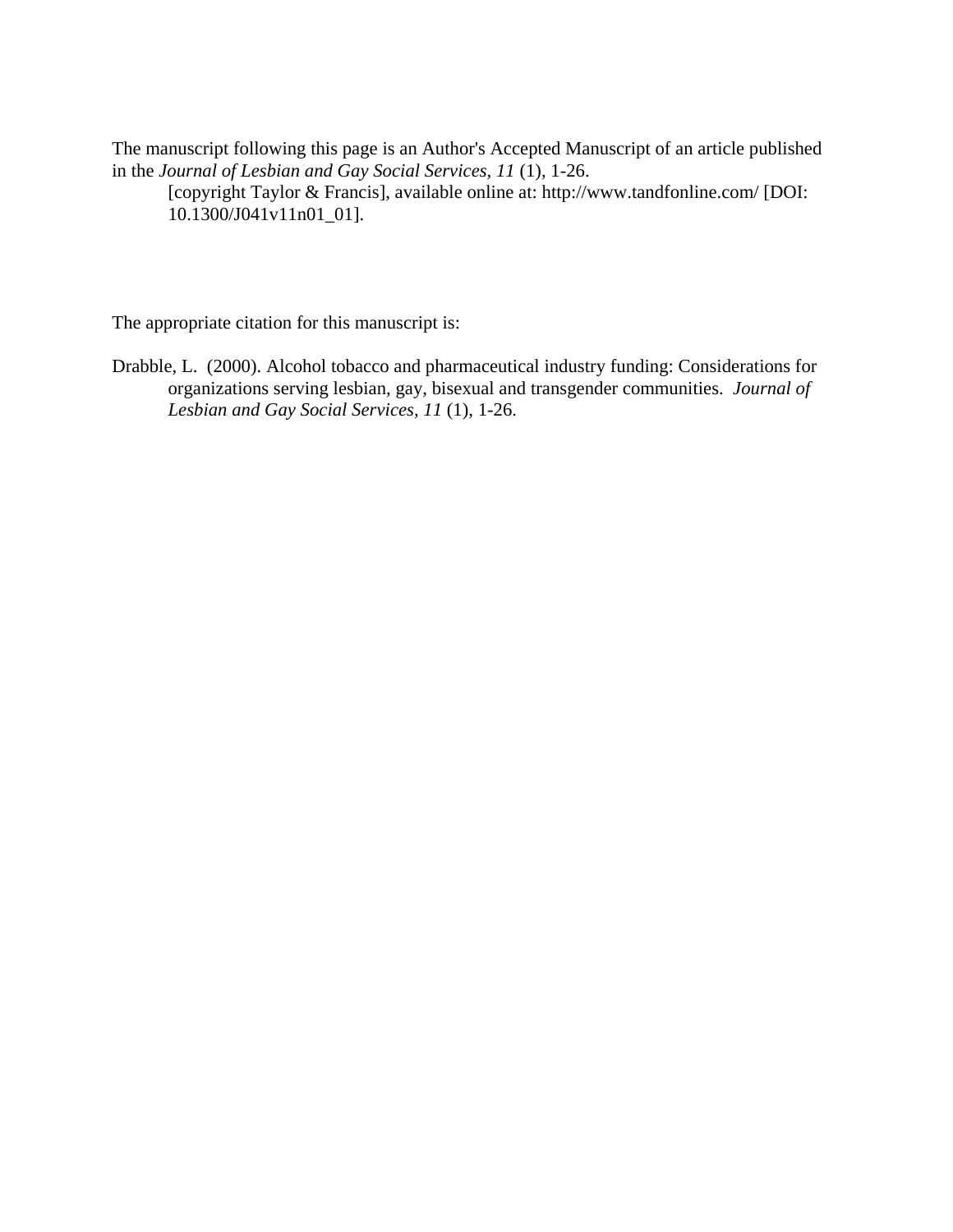# **Title, Abstract and Key Words**

# TITLE:

Alcohol, Tobacco and Pharmaceutical Industry Funding: Considerations for Organizations Serving Lesbian, Gay, Bisexual and Transgender Communities

# ABSTRACT

Emerging research suggests that alcohol, tobacco and drug-related problems may be higher in lesbian and gay communities than that of the population as a whole. At the same time, alcohol, tobacco and pharmaceutical industries have increased marketing strategies that are targeted specifically to lesbian and gay communities. Lesbian, Gay, Bisexual and Transgender (LGBT) and HIV/AIDS organizations, often marginalized and under-funded, have frequently faced significant challenges in funding programs and special events. These organizations are often the very same groups needed to promote and support effective substance abuse counter-measures in LGBT communities. Increasingly, LGBT and HIV/AIDS organizations are struggling with the dilemma of developing funding policies that are congruent with their missions. Agency leaders, community members, and substance abuse prevention advocates all have a stake in identifying reasonable guidelines for sponsorship of special events as well as contributions to nonprofit organizations. This paper discusses these issues and provides examples of guidelines that may be adopted or adapted by nonprofit and community based organizations that serve the LGBT community.

Keywords: Lesbian and gay, nonprofit management, alcohol policy, tobacco policy, pharmaceutical marketing, environmental prevention, advertising, target marketing, sponsorship, fundraising.

Acknowledgement: Research related to this paper was supported, in part, by Progressive Research for Training and Action, Oakland, California.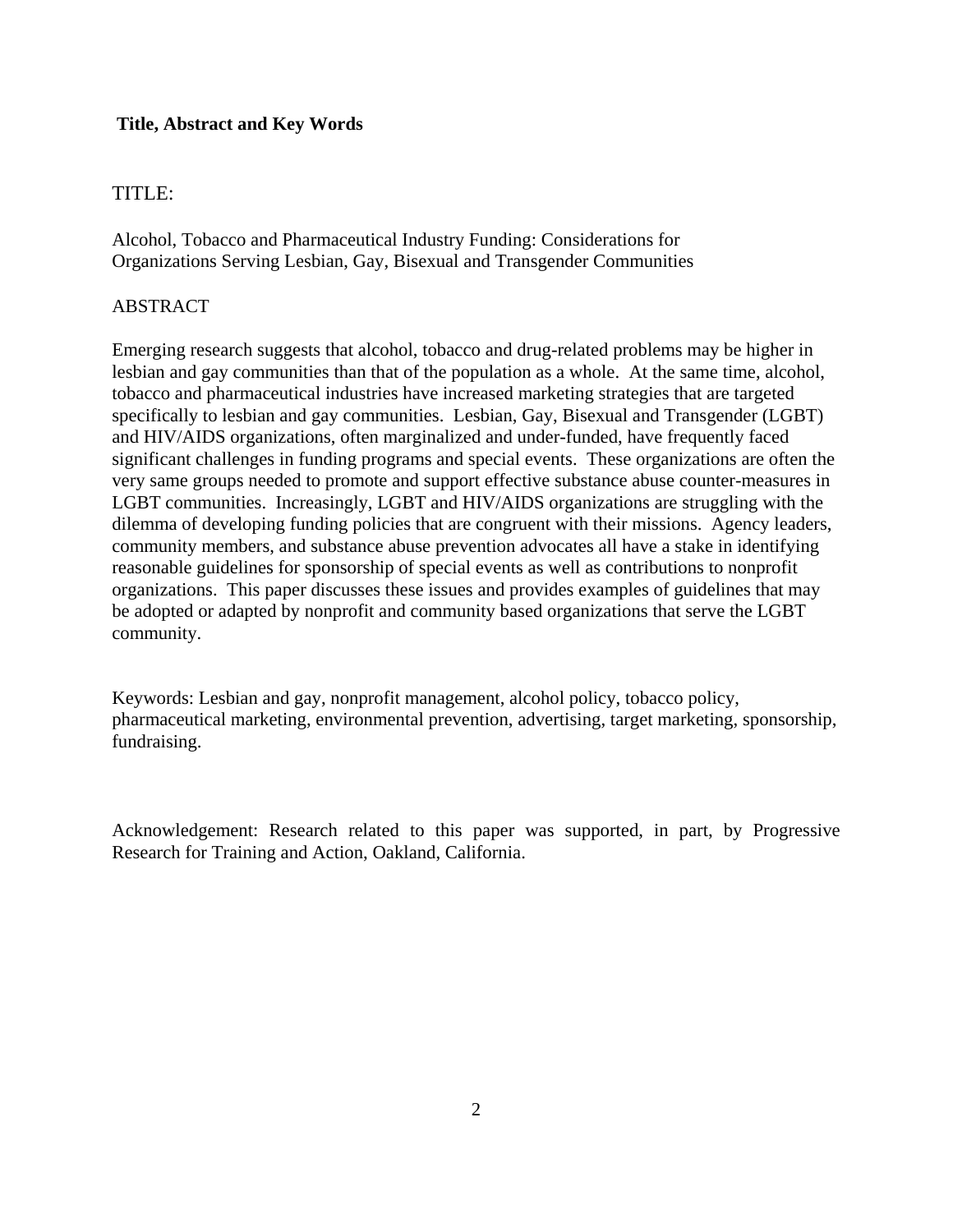# **Alcohol, Tobacco and Pharmaceutical Industry Funding: Considerations for Organizations Serving Lesbian, Gay, Bisexual and Transgender Communities**

## *Overview*

 Promotions by the alcohol and tobacco industry include sponsorship of special events and cultural holidays, contributions to nonprofit organizations, and advertising in culturally and population specific publications (Hacker, Collins, & Jacobson, 1987; Kilbourne, 1991; Maxwell & Jacobson, 1989). Lesbian, gay, bisexual and transgender (LGBT) communities and HIV/AIDS organizations have increasingly been targeted for specialized marketing. At the same time that these promotional activities are increasing, emerging research suggests that alcohol and tobacco use in LGBT communities may be higher than that of the population as a whole. While there is currently heated debate about the prevalence of alcohol, tobacco and other drug use among lesbian, gay, bisexual and transgender populations because of methodological limitations in some studies, there is concern that such behaviors are a significant problem that warrants attention, both in terms of treatment and prevention.

 The purpose of alcohol and tobacco advertising (as with all advertising) is to increase consumption, recruit new users, and promote specific brand use (Kilbourne, 1991). The first two goals of advertising have negative implications for LGBT communities, particularly in terms of health problems. For example, in relation to HIV/AIDS, which continues to impact gay males disproportionately, studies show that both alcohol and tobacco compromise the immune system of HIV positive individuals (DHHS, 1994; Nieman, Fleming, & Coker, 1993). Alcohol use may be associated with unsafe sex (Meyer & Dean, 1995), although methodological problems in studies to date make it difficult to clearly establish this relationship (Donovan & NcEwan, 1995).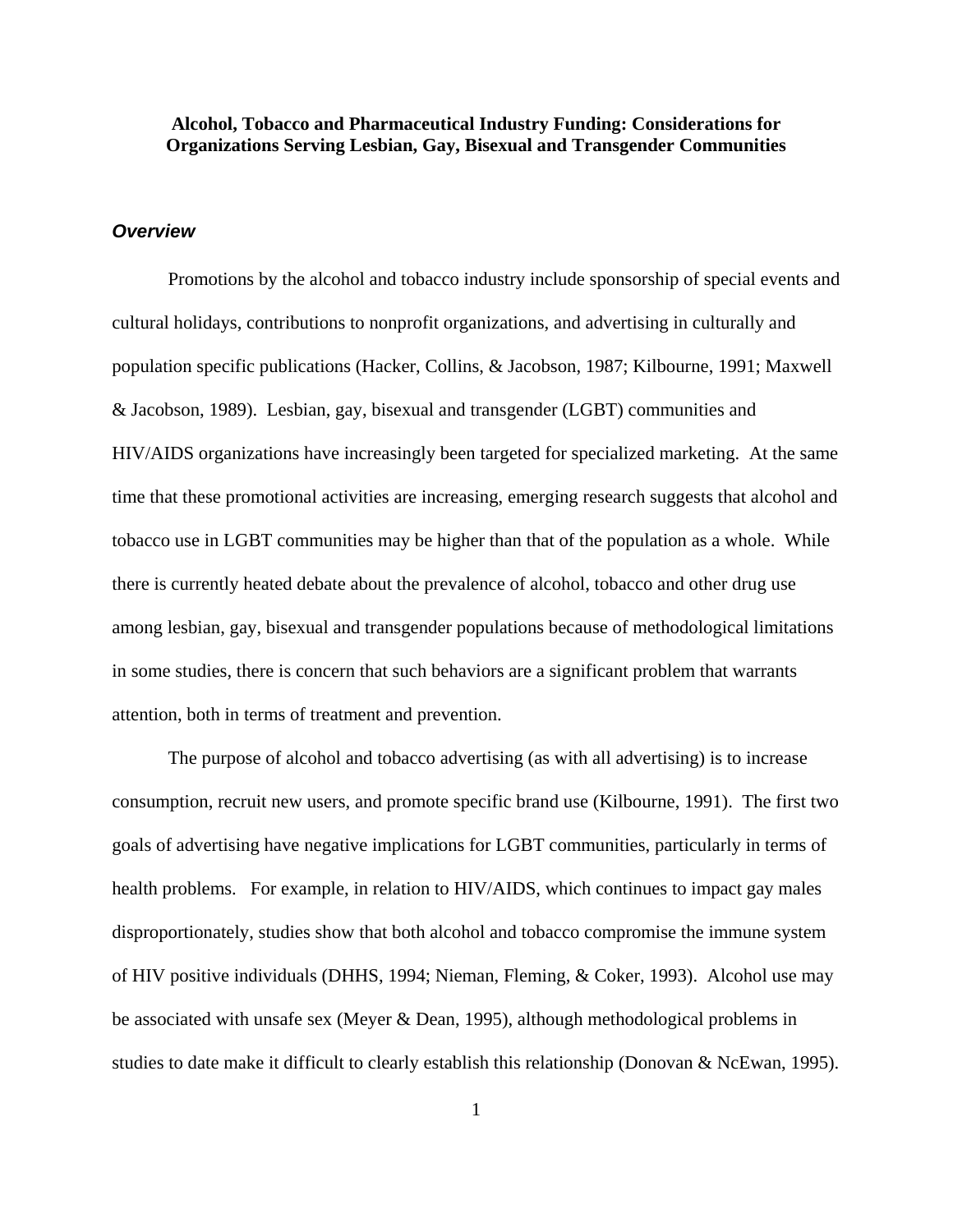Many public health advocates are concerned about the impact of accepting alcohol and tobacco industry funding on the policies and practices of public benefit organizations and fear that accepting tobacco and alcohol funding may affect policy and programmatic choices. A national survey of nonprofit organizations found that agencies accepting alcohol funding were less likely to endorse alcohol policy measures (e.g. restrictions on availability to minors, governmental intervention to reform alcohol advertising, policies addressing alcohol availability within the organization, etc.) (Mosher & Frank, 1994). Three of the organizations demonstrating strong advocacy for alcohol policy initiatives took these positions only after electing to refuse alcohol industry funding. Another study suggested that magazines that carry tobacco ads are 38 percent less likely to address smoking risks than those without tobacco ads and coverage of cigarette risks tends to decrease as tobacco revenue increases (Warner, Goldenhar, & McLaughlin, 1992). A San Diego community assessment found high rates of alcohol ads and significant coverage of general HIV/AIDS issues in local lesbian and gay publications, but little coverage of alcohol and other drug problems and no mention of the possible link between HIV and alcohol use (Kelly, 1995).

 Advertising and promotion by pharmaceutical manufacturers, in many cases, may serve to increase awareness of health problems and inform health care providers about the most effective medications for preventing and curing illness (Mossinghoff, 1992). At the same time, many health advocates are also concerned about balancing recognition of benefits of pharmaceutical company promotion with consideration of potential harm for consumers in both the U.S and abroad (Silverman, Lydecker, & Lee, 1992). A number of health agencies and "watchdog" organizations including Project Inform (an HIV/AIDS consumer advocacy organization) and the National Women's Health Network have adopted policies to limit or refuse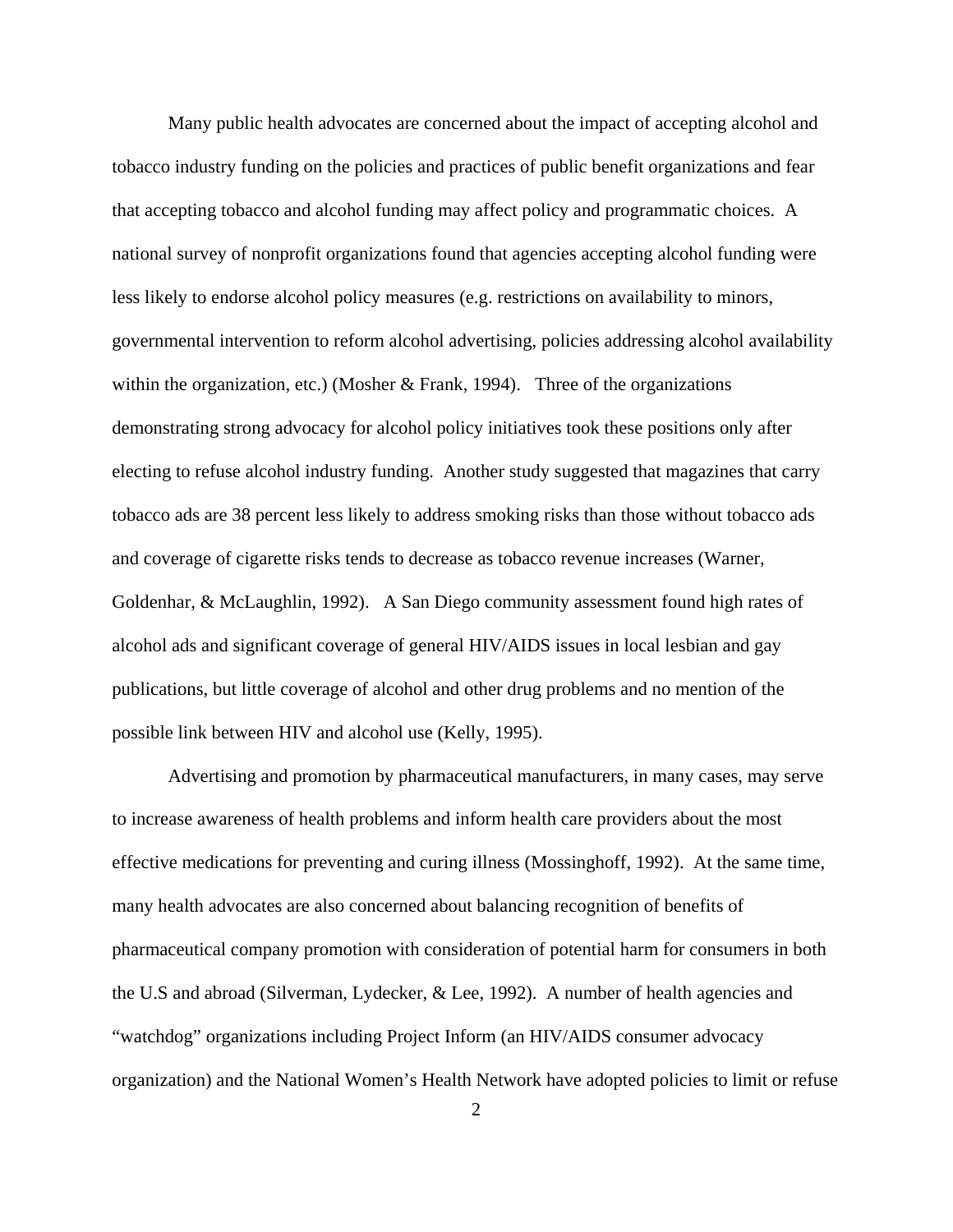industry sponsorship to avoid potential conflict of interest. The Gay and Lesbian Medical Association (GLMA) appears to be the first national LGBT organization to adopt a comprehensive written policy establishing guidelines for accepting support from the pharmaceutical industry and precluding acceptance of direct funding from tobacco and alcohol industries (GLMA, 1998a; GLMA, 1998b).

 The last two decades have also brought advances in understanding the dynamics of alcohol, tobacco, and other drug- related problems among specific populations, including LGBT communities. Much of the literature on alcohol and lesbian/gay communities is focused on treatment considerations (Anderson & Henderson, 1985; Cabaj, 1996; Diamond & Wilsnack, 1978; Finnegan & McNally, 1987; Glaus, 1988; Hall, 1993; Herbert, Hunt, & Dell, 1994; Icard & Traunstein, 1987; Kus, 1990; Lewis & Jordon, 1989; Paul, Stall, & Bloomfield, 1991; Underhill & Ostermann, 1991; Zigrang, 1985). The prevention literature is dominated by a focus on individual risk factors of gay/lesbian youth (Rotheram-Borus, Rosario, Van Rossem, Reid, & Gillis, 1995; Savin-Wiliams, 1994; Shifrin & Solis, 1992) or on preventing alcohol/drug related HIV/AIDS transmission among gay and bisexual men (Icard, Schilling, El-Bassel, & Young, 1992; McKirnan, Stokes, Doll, & Burzette, 1995; Rotheram-Borus et al., 1994; Stall, McKusick, Wiley, & Coates, 1986).

A small but growing body of work integrates consideration of environmental factors in lesbian and gay alcohol, tobacco and drug-related problems (Kelly, 1995; Mongeon & Ziebold, 1982; NALGAP, 1994; Stall & Wiley, 1988). There is also a growing literature related to policy considerations and advancing public health strategies to address the intersecting concerns of substance use and HIV/AIDS (Bux, 1996; DHHS, 1997; Gorman, Morgan, & Lambert, 1995; McKirnan, Ostrow, & Hope, 1996; Paul, Barrett, Crosby, & Stall, 1996; Paul et al., 1991; Perry,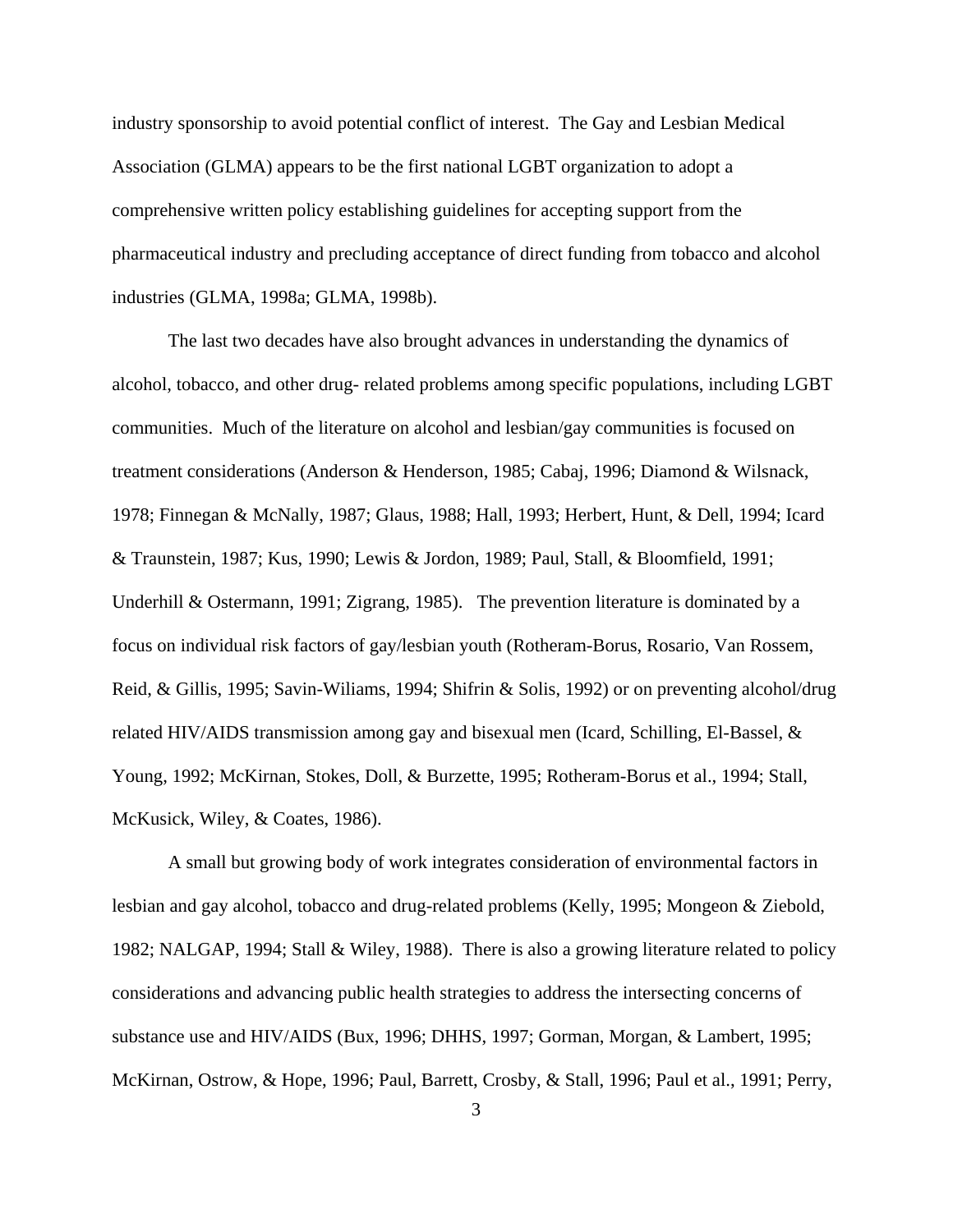Solomon, Winette, & Kelly, 1994; Sullivan, Nakashima, Purcell, & Ward, 1998). For example, recommended action steps from a convening on HIV prevention and alcohol and other drug use prevention among men who have sex with men (MSM) included development of tools to evaluate programs using social and environmental change to promote individual change among MSM, closer collaboration between researchers and community based prevention programs, and further research on cultural and societal factors in addressing HIV and substance abuse prevention among MSM of color (DHHS, 1997). Other experts in HIV/AIDS and substance abuse prevention call for public health solutions that address environmental issues and build on community assets. Such ideas include use of social interventions and community building for HIV prevention (Rofes, 1998) and adopting a marketing approach that integrates prevention activities into arenas that people are already willing to engage in (e.g. health clubs or social services) (McKirnan et al., 1996). Increasing availability of population specific alcohol and drug treatment programs and prevention services may also serve to reduce HIV/AIDS and other health problems (Paul et al., 1996).

In addition to literature specific to substance abuse and HIV/AIDS prevention, an emerging discussion in the LGBT literature provides a critique of the larger cultural and economic impacts of target marketing (Freitas, Kaiser, & Hammidi, 1996; Ingebretsen, 1999; Penaloza, 1996). These analyses point to the importance of balancing perceived social validation of inclusion as a "market" and larger movement goals, issues that are particularly critical when they intersect with the health of the LGBT community.

 This paper explores research on the prevalence and correlates of alcohol, tobacco and other drug-related problems in lesbian/gay communities and issues related to target marketing by alcohol, tobacco and pharmaceutical industries. Several questions are explored in the context of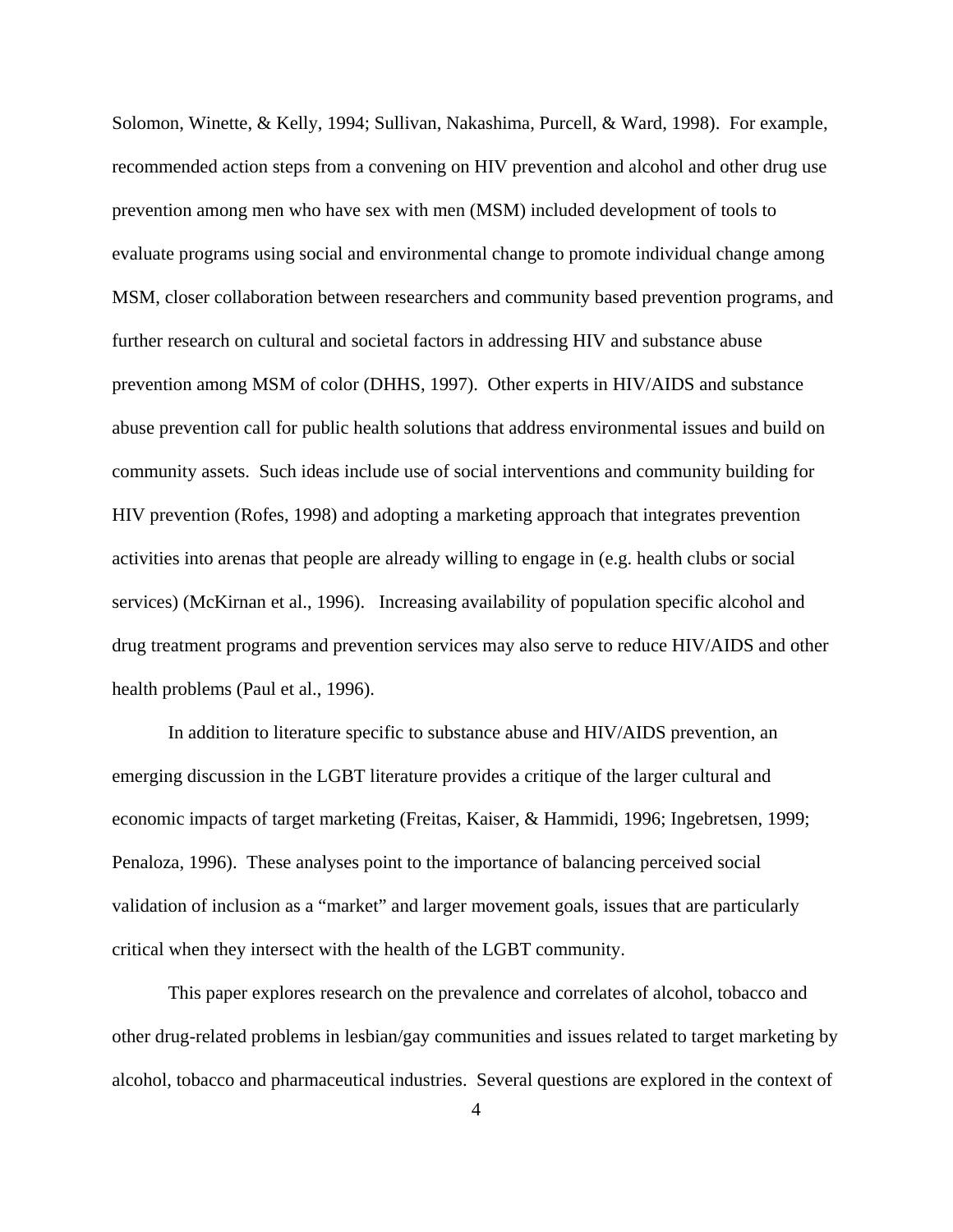this research. Why should target marketing by alcohol, tobacco and pharmaceutical industries be of concern to LGBT organizations and HIV/AIDS agencies? What are the implications for future development of environmental prevention strategies in LGBT communities? What guidelines might be adopted by LGBT and HIV/AIDS organizations to guide policy about fundraising and sponsorship from alcohol, tobacco and pharmaceutical industries?

## *Prevalence and correlates of alcohol and tobacco use*

Research specific to alcohol, tobacco and other drug use among lesbian, gay, bisexual, and transgender populations provide a useful foundation for consideration of possible strategies for reduction of problems associated with these behaviors. Although substantial advances in research have been made, a number of ongoing methodological issues have yet to be overcome to provide a clearer picture of alcohol patterns and problems in LGBT communities in comparison to heterosexual communities. Bux (1996) identifies a number of limitations in current research including problems with representativeness of study samples (that are generally drawn from urban areas or from individuals actively involved in various community organizations); a paucity of research focused on lesbians, bisexuals, and LGBT communities of color; and failure of most studies to identify the relationship status of respondents. Although one recent study suggests that alcoholism and drug abuse is a concern among transgenders and transsexuals in one urban city (Yep & Pietri, 1999), there is a lack of research about alcohol, tobacco and other drug issues in this population. The research, summarized below, suggests that alcohol, tobacco, and other drug consumption rates may be higher in lesbian, gay and bisexual communities. However, even if all these rates were comparable to the general population, exploration of community-specific prevention strategies would still be warranted.

5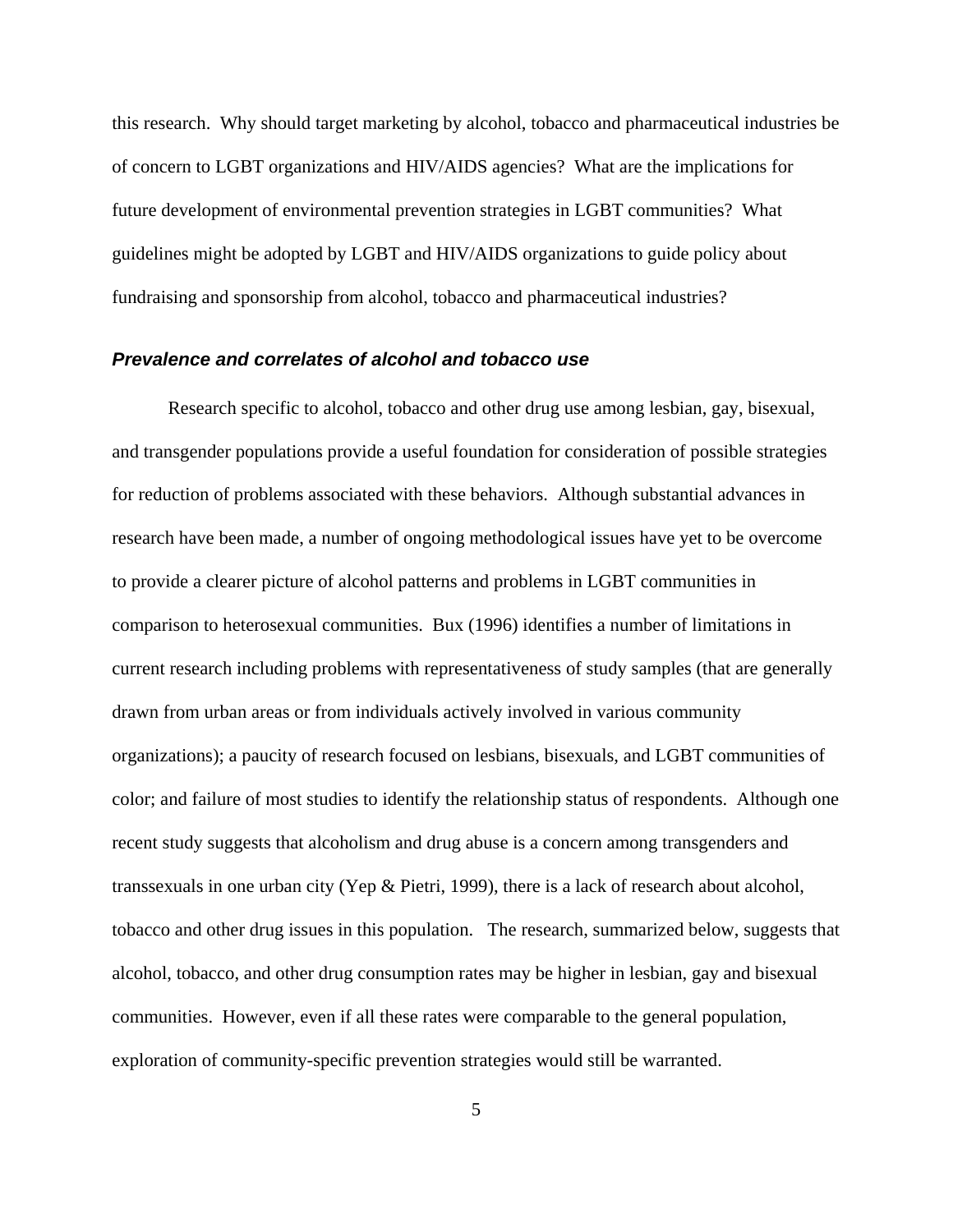Early studies of alcohol and drug use in the gay community, which suggested high rates of alcoholism and addiction, have been contradicted in recent years. These initial studies were based on opportunistic samples primarily accessed through gay bars (Anderson & Henderson, 1985; Fifield, 1975; Fifield, Latham, & Phillips, 1977; Saghir, Robins, Walbran, & Gentry, 1970) and suggested an approximate 30 percent prevalence rate of heavy or alcoholic drinking (Fifield, 1975; Fifield et al., 1977). The high rates of drug and alcohol use found in these studies are at least in part the result of the sampling bias (Bux, 1996; Paul et al., 1991).

More recent studies (McKirnan & Peterson, 1989a; Skinner, 1994) using a less biased sampling strategy found less dramatic differences in heavy drinking between lesbian and gay populations compared to results of similar findings for the general population. These studies did not find a higher proportion of heavy drinkers among the homosexual sample but did find significantly fewer abstainers among lesbians and gay men compared to the general population. Skinner and Otis (1992, 1994) found a lower rate of abstention of alcohol use (in the past month) among lesbians and gay men as compared to heterosexuals. Substance abuse among adolescent lesbian and gay youth may also be disproportionately high. Remefedi (1987) studied a sample of 29 (predominantly Caucasian) adolescent gay males and found that 83% admitted to past or current use of illicit drugs, 14% considered themselves to be chemically dependent, 17% had undergone treatment, and 58% met the DSM III criteria for substance abuse. Rotheram-Borus et. al (1994) also found high rates of alcohol and drug use among a sample of predominantly Hispanic and Black adolescent gay men.

Despite the fact that rates of heavy drinking did not differ across samples, the homosexual sample showed higher rates of alcohol-related problems, especially among lesbians and older gay and lesbian respondents (McKirnan & Peterson, 1989a). A "problem" was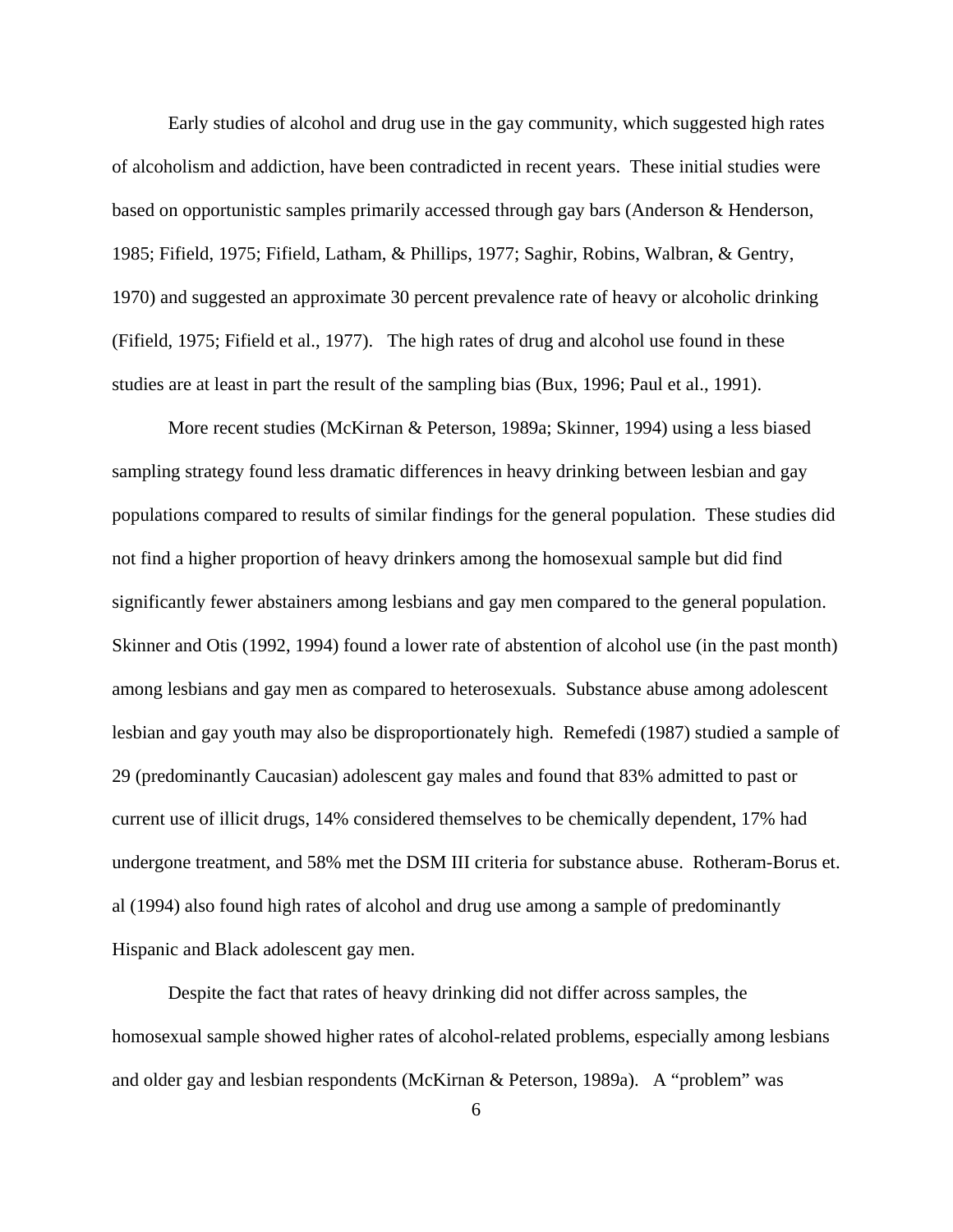measured as at least two symptoms related to loss of control or dependence over the past year. This problem definition was based on a condensed version of dependency and loss of control scales used in national studies of the general population (Clark  $\&$  Midanik, 1982). The greater overall problem rate may be related to the fact that the lesbian and gay sample evidenced less decrease in alcohol and drug use with age and greater consumption rates among female respondents than in the general population (McKirnan & Peterson, 1989a). McKirnin and Petterson (1989a) found that in 26-34 year age group, 81.3 percent of lesbians and 66.7 percent of gay men used alcohol in the past month compared to rates of 55.2 percent for women and 73.7 for men in the general population. Skinner and Otis (1992) also found a 5 percent decrease in alcohol use among lesbians 35 and older with an overall rate that was still above 80 percent, while among heterosexual women in the same age group just over half were using alcohol after a 16 percent drop (Skinner & Otis, 1992).

Several theories have been proposed to explain the etiology of drinking problems in lesbian, gay and bisexual populations, generally focusing on unique psychological processes or larger social and cultural factors that impact lesbians and gay men, though none of these postulations has strong empirical support (Bux, 1996). Internalized homophobia, stressors related to the coming out process, disinhibition during sexual activity, and external homophobia (including lack of awareness on behalf of treatment agencies) have all been cited as possible contributors to alcohol problems (EMT, 1991; Fifield et al., 1977; Kus, 1990; Mongeon & Ziebold, 1982; Paul et al., 1991). Hughes and Wilsnack (1997) suggest that lesbians may be disproportionately impacted by certain risk factors that correlate to alcohol consumption among women in general including problems related to underemployment, job discrimination, stressors related to multiple roles and family conflict, tendencies to engage in drinking behaviors that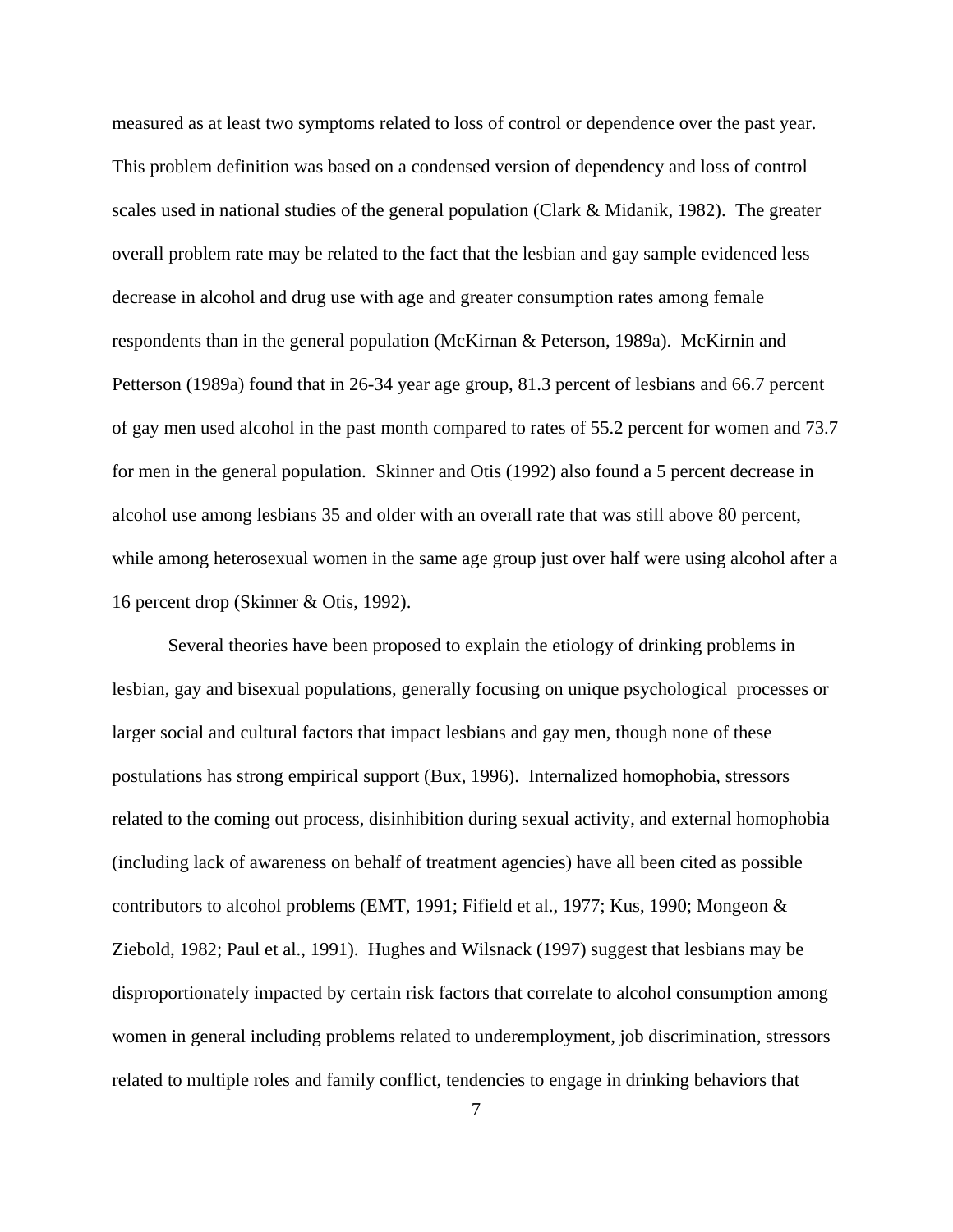parallel significant others, and reduction of factors thought to protect heterosexual women (e.g. traditional roles and childrearing). A number of authors have suggested that bar culture and the centrality of bars as a "safe" place to congregate has contributed to alcohol-related problems in lesbian/gay communities (Fifield, 1975; Israelstam & Lambert, 1984; McKirnan & Peterson, 1988; Mongeon & Ziebold, 1982; Weathers, 1980). The first survey research designed to explore the importance of bars and stress associated with being gay in a homophobic culture (McKirnan & Peterson, 1988; McKirnan & Peterson, 1989b) found that subjects reporting greater experiences of discrimination were more likely to use bars as a social resource. Those reporting greater "negative affectivity" (i.e., alienation, depression, low self-esteem) were more likely to use alcohol as a tool for coping with stress as well as rely on bars as a social resource.

Overall consumption of other drugs may be higher in lesbian and gay populations. McKirnan and Peterson (1989a) found higher rates of past-year marijuana use (56%) and cocaine use (23%) in the homosexual sample compared to rates of past-year use of marijuana (20%) or cocaine (8.5%) in the general population. They also found that while the general population's use of marijuana and cocaine declined substantially as the population aged, "a high proportion of older homosexuals reported lifetime use of these drugs" (p. 550). Non-medical use of psychotherapeutics may also be higher among lesbians and gay men. For example, Skinner (1994) found non-medical use of stimulants in 4.6 percent of gay men and 1.1 percent of lesbians and non-medical use of tranquilizers in 1.9 percent of gay men and 1.6 percent of lesbians. By contrast, the National Household Survey on Drug Abuse in 1995 found non-medical stimulant use among .4 percent of men and .3 percent of women as well as tranquilizer use of .5 percent among men and .3 percent among women (SAMHSA, 1995).

8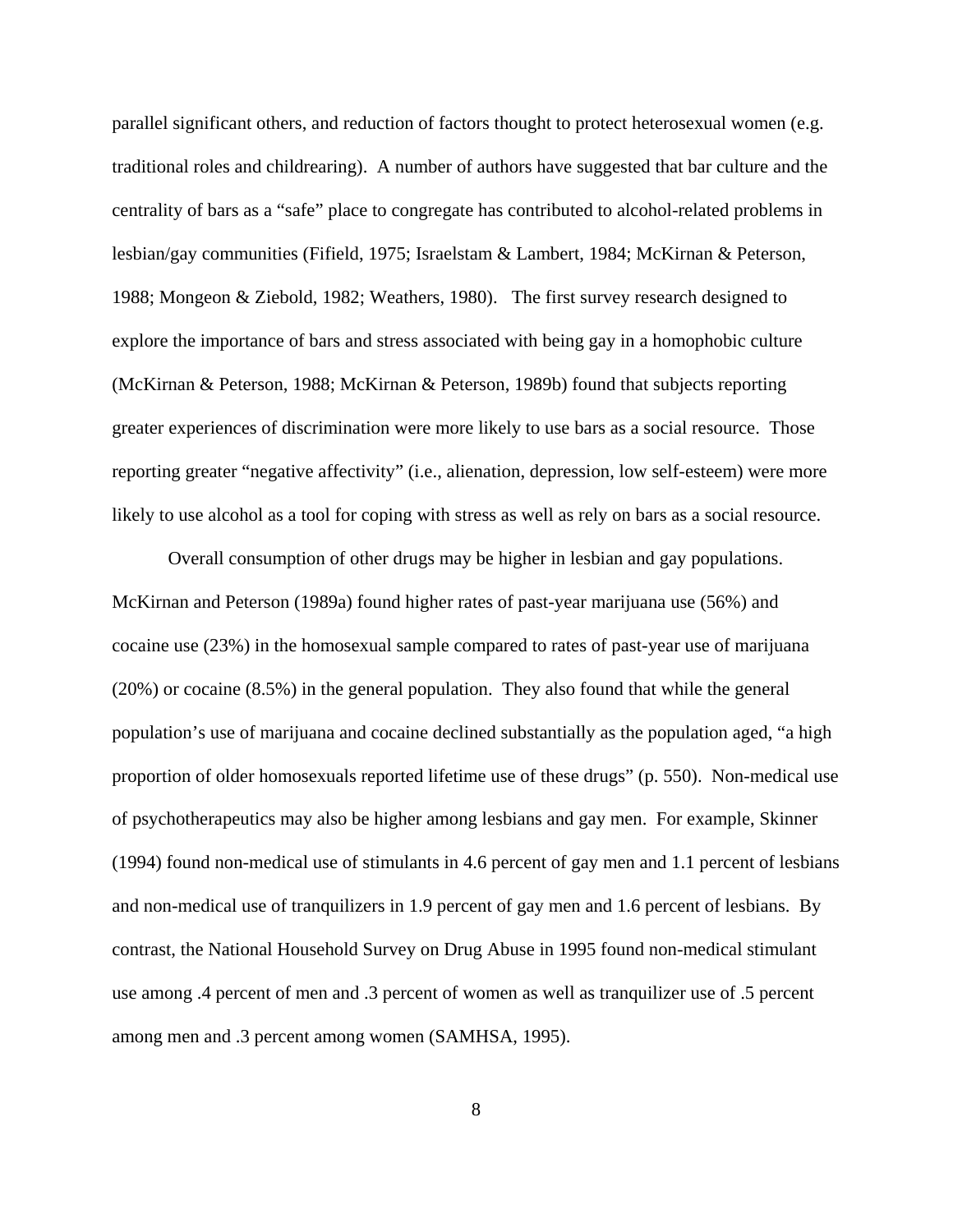Prevalence of tobacco use appears to be substantially higher among lesbians and gay men in comparison to the population as a whole. For example, Skinner (1994) found that 35.4 percent of gay men and 38.1 percent of lesbians smoked cigarettes in the past month compared to 27.1 percent of men and 22 percent of women in a general sample from the 1990 National Household Survey on Drug Abuse. A national lesbian health care survey found that 30 percent of the sample smoked cigarettes daily, another 11 percent were occasional smokers, and African-American lesbians had higher rates of regular tobacco use (49 percent) (Bradford, Ryan, & Rothblum, 1994).

Overall, studies appear to suggest that alcohol and other drug use is correlated with risky sexual behavior among gay and bisexual men and youth (Gorman, 1996; Gorman et al., 1995; Hays et al., 1997; Meyer & Dean, 1995; Paul, Stall, Crosby, & Barrett, 1994; Shoptaw, Reback, Frosch, & Rawson, 1998; Sullivan et al., 1998; Sullivan, 1996). For example, a longitudinal study following a sample of 337 gay men who were HIV negative at baseline, found that seroconverters (men converting to HIV positive status) were more likely to report heavy use of alcohol and use of other drugs than non-converters (Chesney, Barrett, & Stall, 1998). This risk does not appear to be exclusive to gay men. A mail survey of 844 adults (76 percent heterosexual) found a relationship between frequency of alcohol and drug use and participation in risky sexual behavior (Leigh, 1990).

In a review of the literature on substance use, HIV and gay men, Ostrow (1996) found strong evidence for a direct association between substance use and risk of HIV infection in case control studies examining behavioral associated with seroconversion among groups of men. This strong association does not imply that substance use is a direct "cause" of risky sexual behavior. Ostrow points out that studies examining episodes of drug use and sexual activity in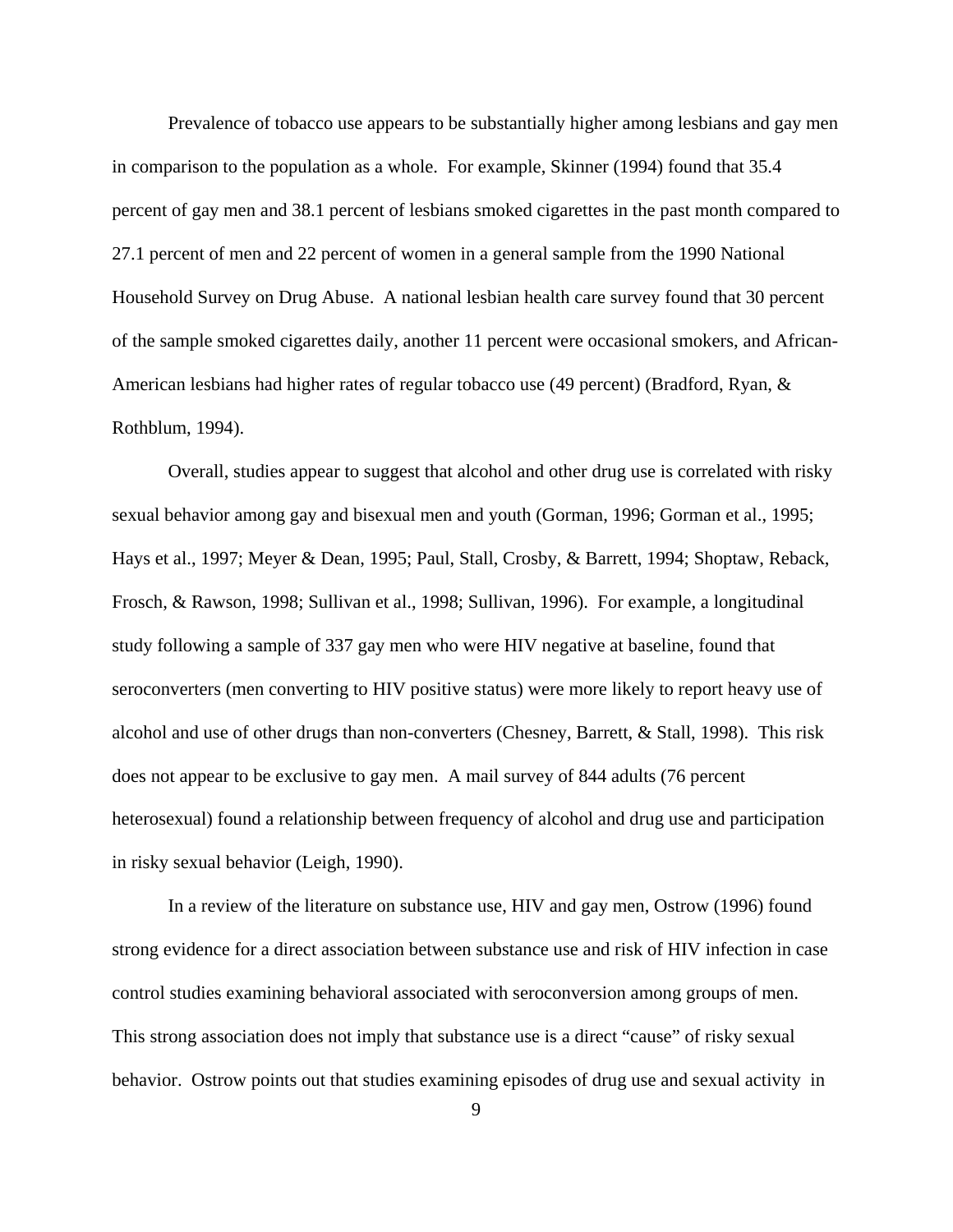individuals (event analysis, which is best suited to determining if there is a causal relationship between these behaviors) suggest indirect causal factors such as expectations about the effects of alcohol or other drug use on sexual behavior. For example, a study of alcohol use prior to sexual activity was related to unprotected anal intercourse among bar-going gay men found that occasions of heavy alcohol use and frequent unprotected anal intercourse tended to occur among the same individuals, but that a causal relationship was not established (Perry et al., 1994). Ostro (1996, p. 3) points out that "with the epidemiological evidence strongly pointing to the role of drugs and the combination of drugs and risk sex in promulgating new waves of HIV seroconversion among men who have sex with men, the stakes seem too high to fail to invest resources in prevention."

# *Alcohol and Tobacco Advertising and Promotion*

Marketing of alcoholic beverages and tobacco products is often targeted to specific communities based on geography, age, culture, gender and lifestyle (Holder, 1992; Krupka & Vener, 1992). In recent years, there has been an increase in the development of new alcohol and tobacco promotions targeting specific populations including women (Kilbourne, 1991; Krupka & Vener, 1992), African Americans (Hacker et al., 1987; Pollay, Lee, & Carter-Whitney, 1992) and Hispanics (Maxwell & Jacobson, 1989). Promotions by the alcohol and tobacco industries include sponsorship of special events and cultural holidays, contributions to nonprofit organizations, and advertising in culturally and population specific publications (Hacker et al., 1987; Kilbourne, 1991; Maxwell & Jacobson, 1989). A number of prevention advocates question whether these promotions are philanthropy or profit motivated. For example, one alcohol beverage company, Coors, invested significant funds into both African American and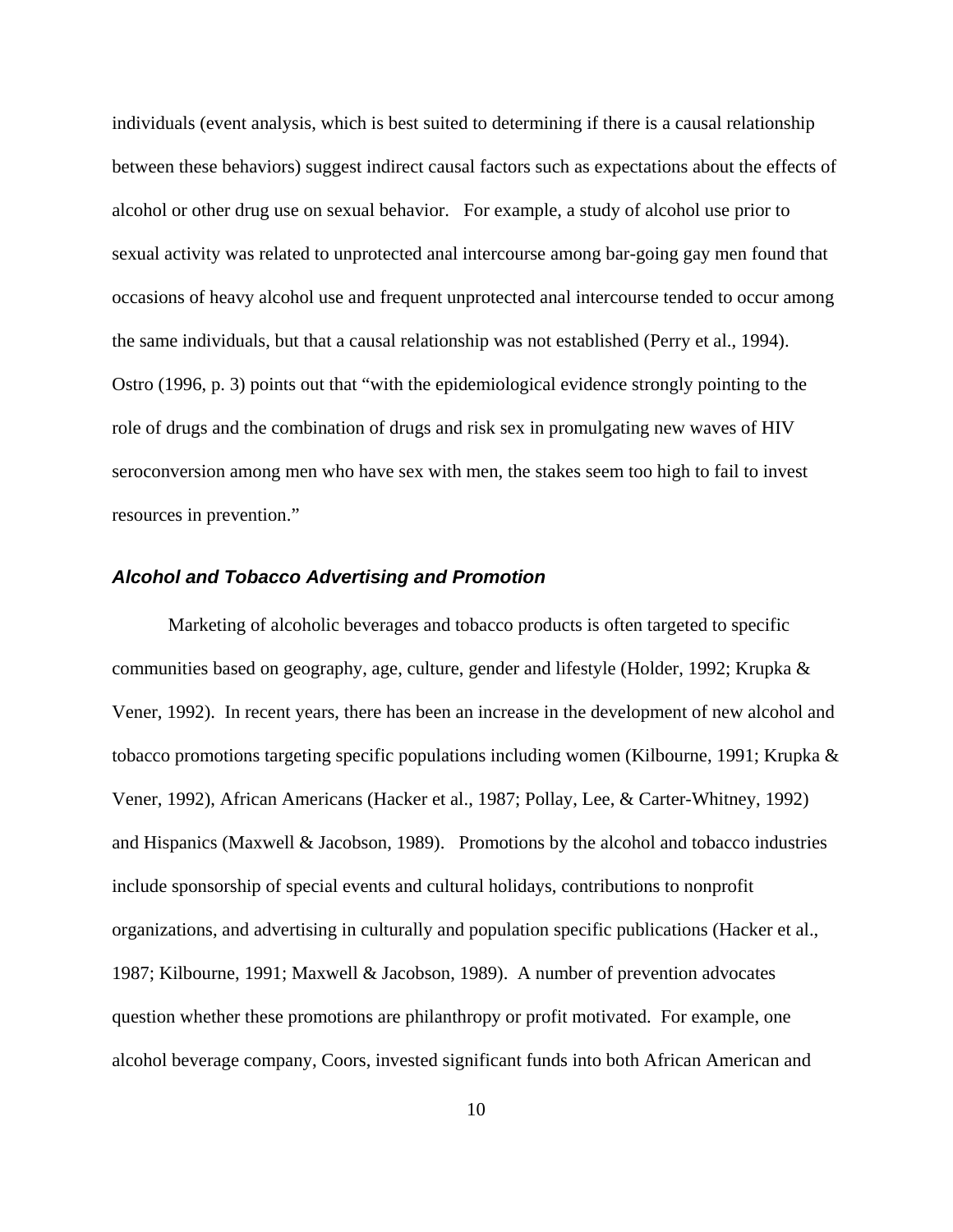Hispanic communities to counter a poor reputation (and a boycott) based on discriminatory company practices related to labor and minorities (Hacker et al., 1987; Marin Institute, 1992; Maxwell & Jacobson, 1989). In many cases, the level of benefits to communities was linked to the level of consumption (Maxwell & Jacobson, 1989) and documents from managers of Coors' Community Relations department specifically note the increase in product sales associated with marketing in minority communities (Hacker et al., 1987, p.35).

 Similar marketing strategies are being used to target lesbian and gay communities. The alcohol and tobacco industry targets lesbian and gay communities through four primary methods: sponsorship, fundraising, advertising and promotions (Rahn, 1994).

## **Sponsorship**

 Corporate sponsorship of cultural events has become common and provides an opportunity to promote a product in an environment relatively free from interference by other commercial messages, helps to increase consumer goodwill, and facilitates association of the product with the positive image of the event (Stewart & Rice, 1995). The alcohol and tobacco industries target lesbian and gay communities using sponsorship strategies that parallel those used to target different race and ethnic groups. As a case in point, Coors Brewing Company, which has been boycotted by lesbian and gay communities for anti-gay practices and funding of homophobic right-wing organizations, has launched a public relations campaign centered on offering high visibility contributions to lesbian and gay public events. Coors has offered support to the Los Angeles Christopher Street West Pride Festival, OutFest Lesbian and Gay Film Festival, the San Jose Pride Parade, and the San Francisco's Lesbian and Gay Community Center Project (Mirken, 1997). Coors continues to improve its corporate image and expand sales by advertising in gay and lesbian publications around the country while the Coors family fund

11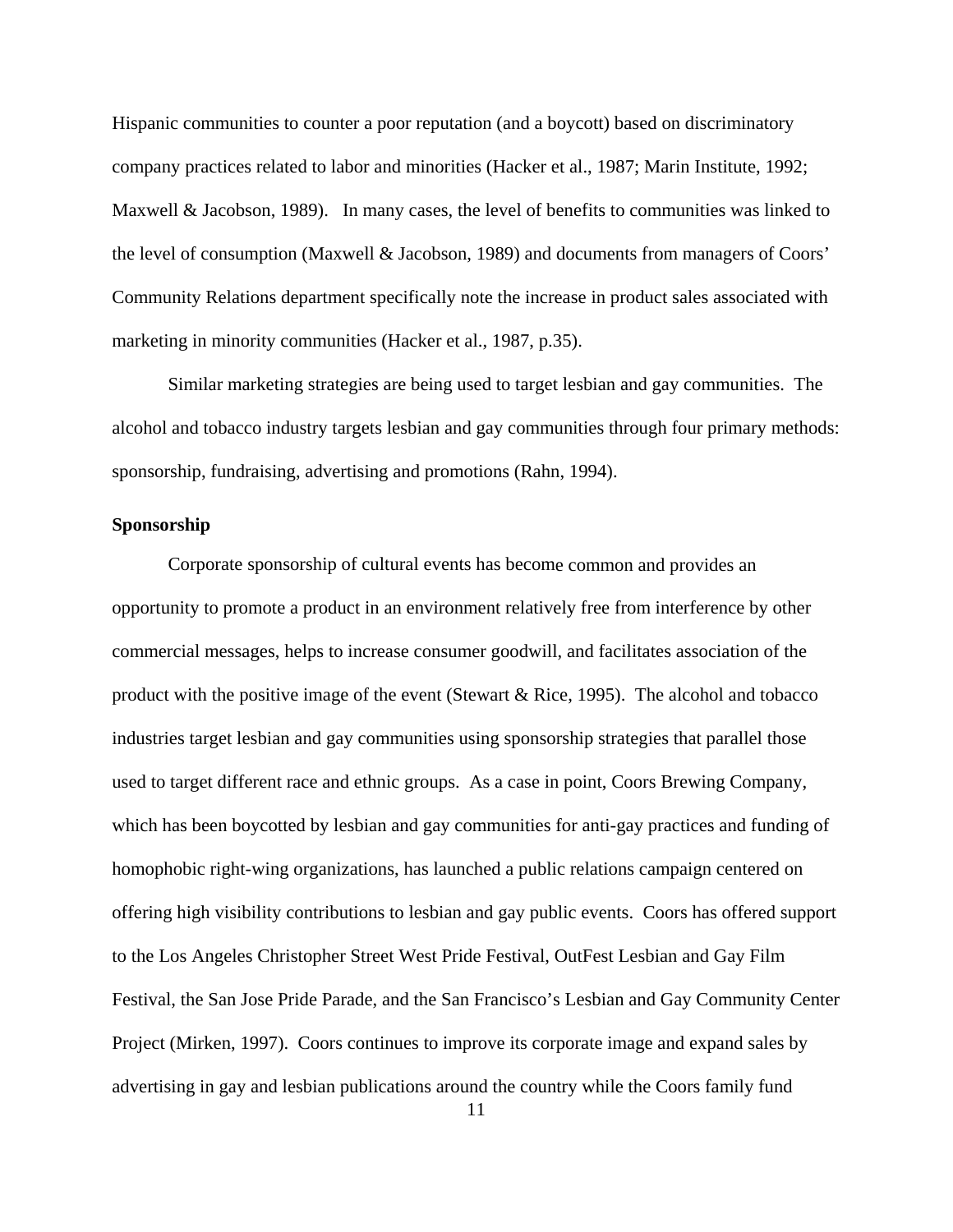donates to organizations like the Free Congress Foundation, one of the nations' largest distributors of extremely homophobic literature and a strong advocate for anti-gay policies (e.g. reintroducing and enforcing anti-sodomy laws) (Bellant, 1991).

#### **Fundraising**

 In addition to sponsoring specific events, the alcohol industry provides direct funding to national and local non-profit organizations. For example, alcohol companies "buy good will" by donating to the United Negro College Fund, the National Hispanic Scholarship Fund, the National Urban League, the U.S. Hispanic Chamber of Commerce and the Office for the Advancement of Public Black Colleges (Marin Institute, 1992). Similar donations are made to lesbian and gay organizations.

 Alcohol industries also purchase visibility and divert attention from harmful effects of alcohol in gay communities through donation of proceeds to HIV/AIDS organizations (Rahn, 1994). For example, Absolut Vodka launched a national campaign inviting artists to create images featuring the Absolut bottle central to everyday activity in gay life, used the art in promotions, and donated money from sales of the artwork to AIDS organizations (Rahn, 1994). It is important to note that some studies suggest that alcohol use is associated with unsafe sex (Meyer & Dean, 1995) and compromise of the immune system (DHHS, 1994). Thus, the alcohol industry has an investment in minimizing this association. For example, the National Beer Wholesalers Association attempted to intervene in the National Institute on Drug Abuse "Get High, Get Stupid, Get AIDS" campaign and called it an "indictment of beer" (Rahn, 1994).

 Mosher and Frank (1994) surveyed 62 national nonprofit organizations to assess their support for nine alcohol policy measures and to identify whether or not they had an organizational policy related to accepting or rejecting alcohol funding. The study found strong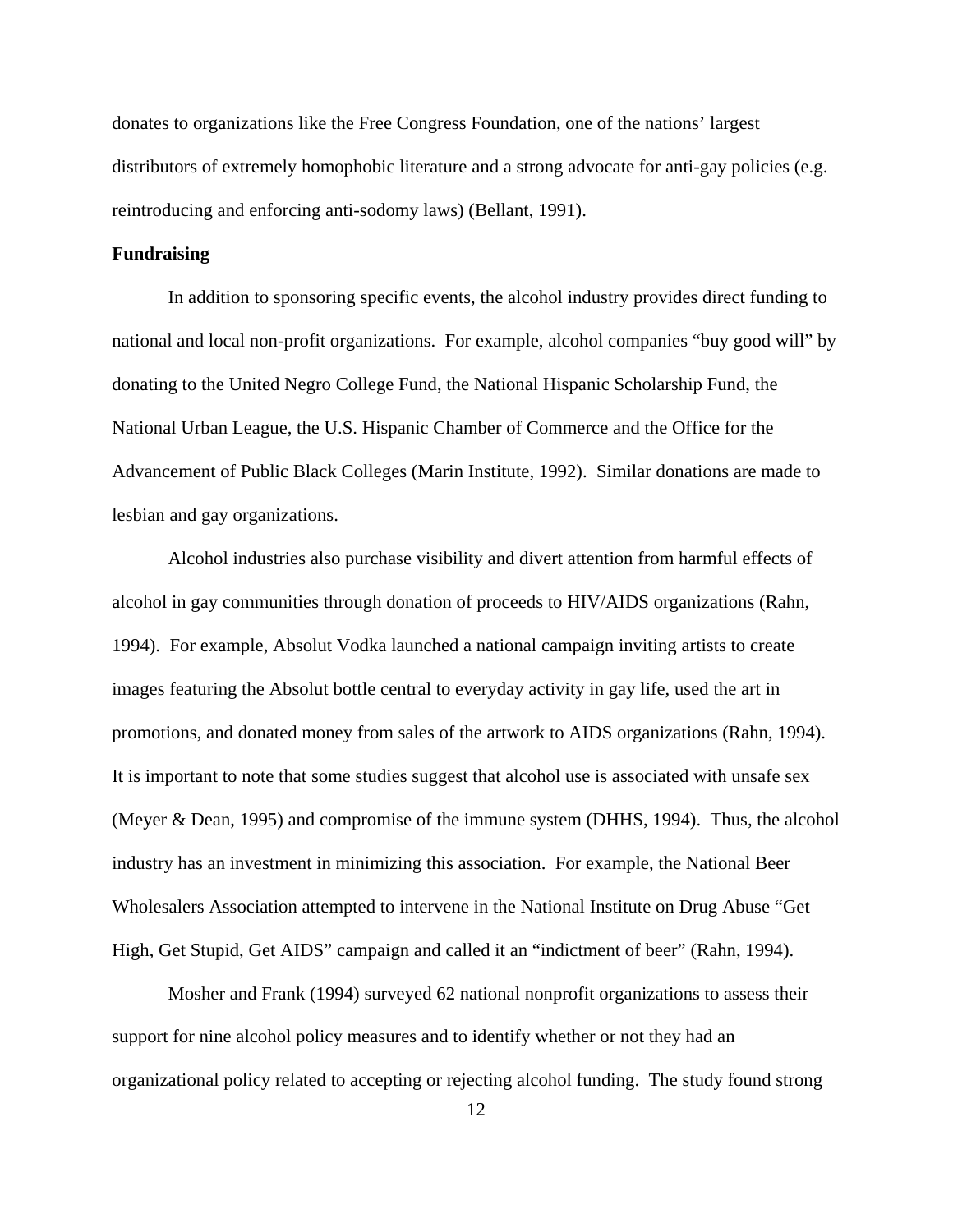overall support for alcohol policy measures, particularly among medical associations, alcohol and drug agencies and faith communities. Two-thirds of the sample reported the existence of a policy or practice opposing the acceptance of alcohol industry funding. The presence of organizational policies and practices related to acceptance or rejection of alcohol funding was correlated with support of broader alcohol policy measures. Organizations accepting alcohol funding were less likely to endorse policy measures. Indeed, three of the organizations demonstrating strong advocacy for alcohol policy initiatives (Mothers Against Drunk Driving, Students Against Drunk Driving, and National Council on Alcohol and Drug Dependencies) took these positions only after electing to refuse alcohol industry funding. Though alcohol problems are a significant health concern for organizations representing diverse populations, the rate of support for alcohol policy measures was low in this category apparently (based on comments during interviews) because these organizations are engaged in addressing issues of greater immediate concern to their constituents and have not yet considered alcohol policy issues. Lesbian and gay communities may have low rates of support for alcohol policy initiatives for similar reasons as other organizations representing diverse populations, but surveys specific to lesbian/gay organizations have yet to be conducted.

## **Advertising**

 It is difficult to establish a direct relationship between alcohol and tobacco advertising and increased consumption. A recent survey of literature concludes that alcohol advertising does appear to stimulate greater consumption, but that advertising is likely to be a contributing factor rather than a major determinant (Atkin, 1995). For example, in a study analyzing alcohol advertising in 75 cities, Saffer (1997) found a positive relationship between alcohol advertising and alcohol-related problems. Overcoming limitations in prior studies that tended to use national

13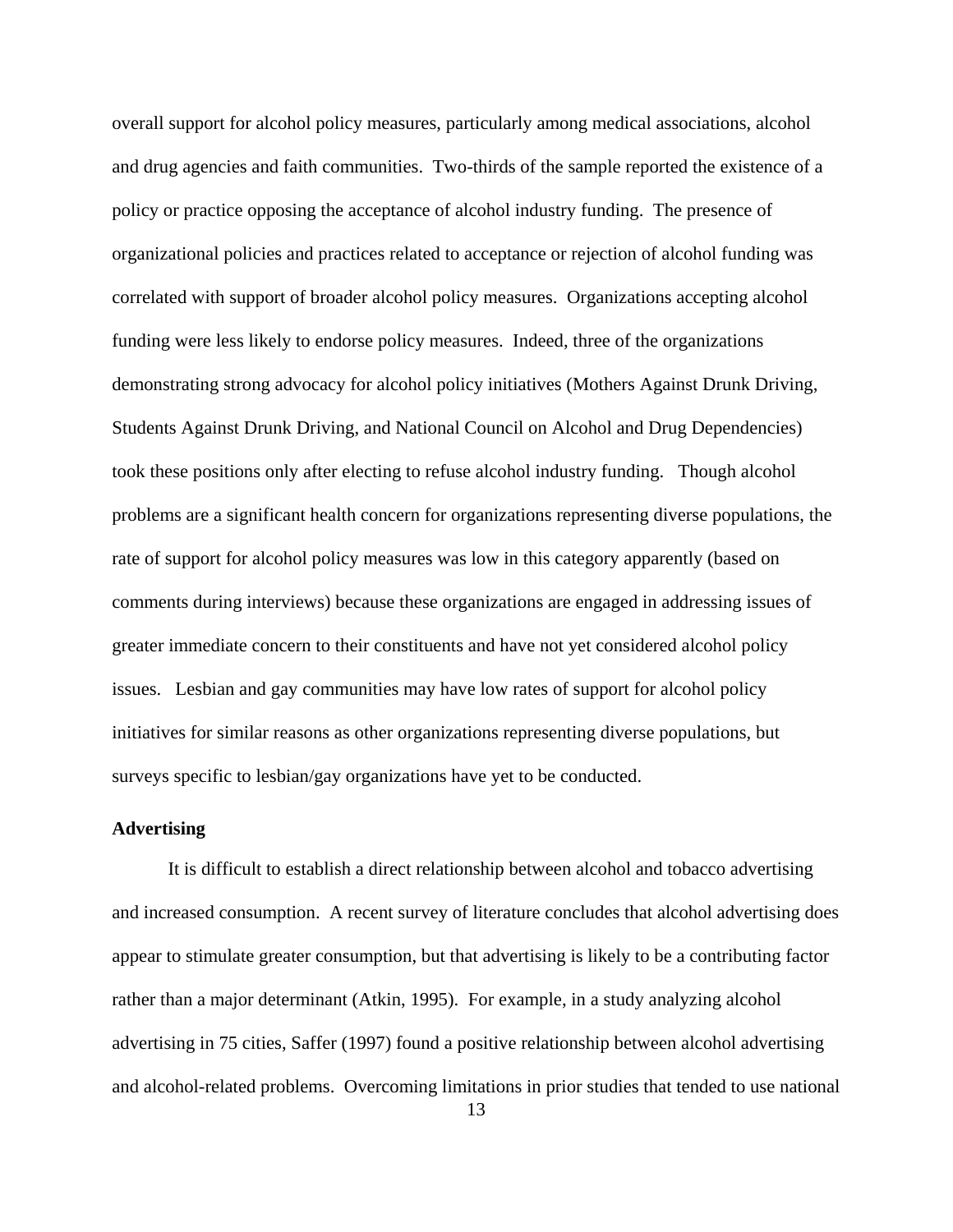data and failed to capture the impact of "pulsing" (where the industry saturates local markets with spurts of advertising), this study showed that decreasing alcohol advertising reduces highway fatalities (Saffer, 1997). Studies also suggest that there may be a relationship between cigarette advertising and smoking among youth (Pierce & Gilpin, 1995; Schooler, Feighery, & Flora, 1996). For example, a study related to tobacco advertising found that Camel cigarette's share of the under 18 market increased from .5 percent to 32.8 percent after introduction of the Joe Camel cartoon advertisement campaign (DiFranze et al., 1991). In addition, industry advertising may also impact the public by influencing the content of publications and programs. For example, research suggests that magazines that carry tobacco ads are 38 percent less likely to address smoking risks than those without tobacco ads and coverage of cigarette risks tends to decrease as tobacco revenue increases (Warner et al., 1992).

 Advertising in gay publications is increasing with the top categories of advertisers including pharmaceutical companies, travel, fashion and alcohol (Wilke, 1996). Advertising, as with other mainstream publications, may influence content of gay and lesbian publications. A San Diego community assessment found high rates of alcohol ads and coverage of general HIV/AIDS issues in local lesbian and gay publications but little coverage of alcohol and other drug problems and no mention of the link between HIV and alcohol (Kelly, 1995). Gay and lesbian bars are also an important source of revenue for publications and there is often a close relationship, sometimes common ownership, between bars and gay/lesbian publishers (Kelly, 1995).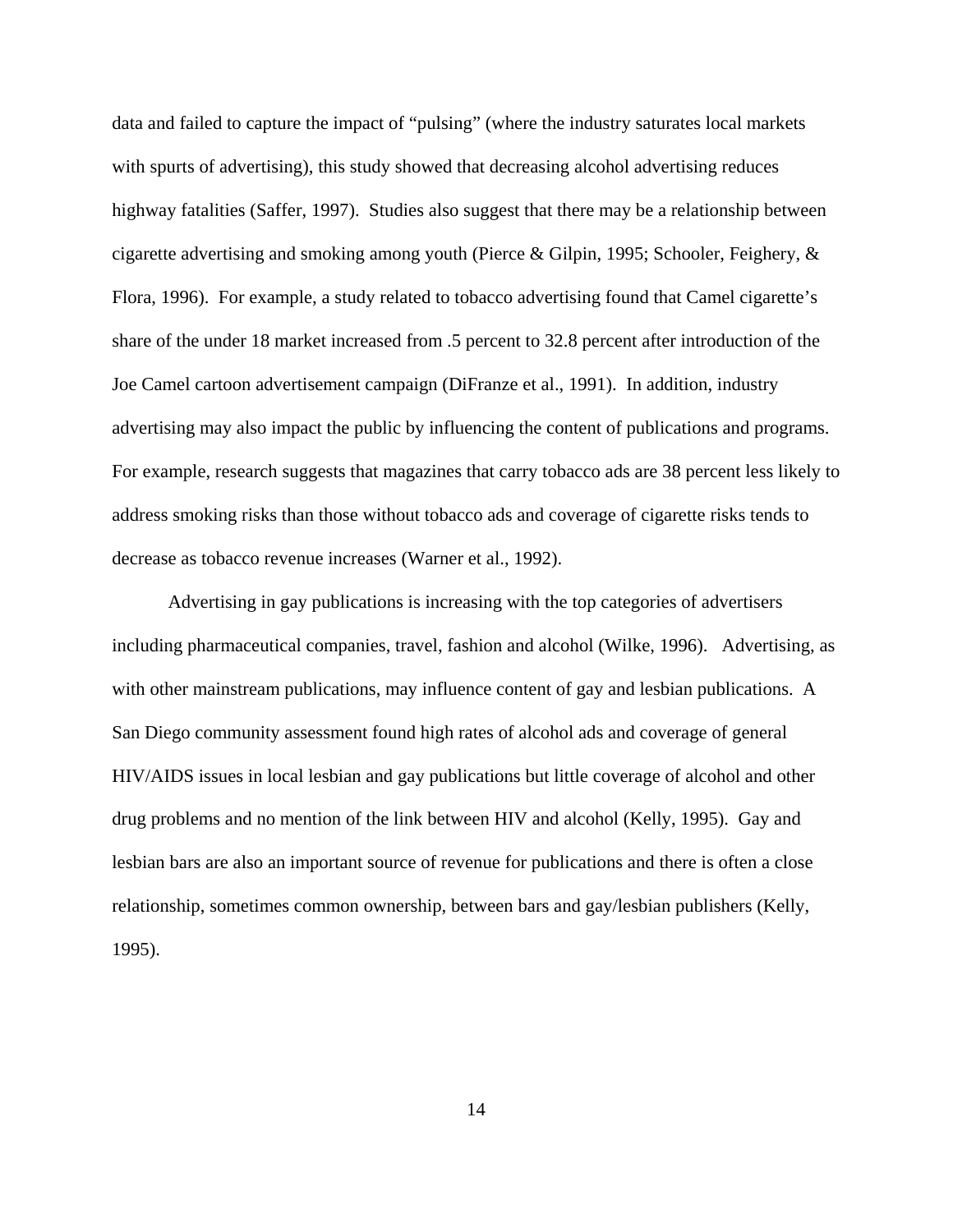### **Promotions**

 Price specials, alcohol-centered community based events and heavy drinking events (beer-busts) are traditional in gay bars and often encourage high-risk drinking (Rahn, 1994). An assessment of alcohol environments and problems in lesbian and gay communities in San Diego found that three-quarters of lesbian and gay organizations reported that alcohol was served at most of their events and one third reported alcohol and drug related problems at these events (Kelly, 1995). The assessment also found that bars frequently promoted events that encouraged over consumption (including "keggers" and two-for-one specials) and that bar owners had a low interest in responsible hospitality training (Kelly, 1995). The goals of responsible beverage service programs are to prevent intoxication among patrons and guests of alcohol servers, prevent service to underage persons, prevent intoxicated individuals from driving, and help promote other prevention strategies (Mosher, 1991).

## *Pharmaceutical Industry Advertising and Promotions*

Although most strategies used by pharmaceutical manufacturers to expand product demand are ethical, some tactics have raised concerns over the years including use of video news releases, "pseudo-scientific" sessions where promotional activities are framed as educational sessions, and intensive individualized sales and incentives to physicians (Bleidt, 1992). The potential of government restrictions in 1990 served as a stimulus for the pharmaceutical industry and medical profession to develop clear guidelines in a number of areas including commercial support of medical continuing education courses and acceptance of gifts and sample products by individual practitioners (AAPA, 1993; Bleidt, 1992). However, creative marketing to health care providers, and increasingly direct marketing to consumers, continues (Basara, 1992; Bleidt,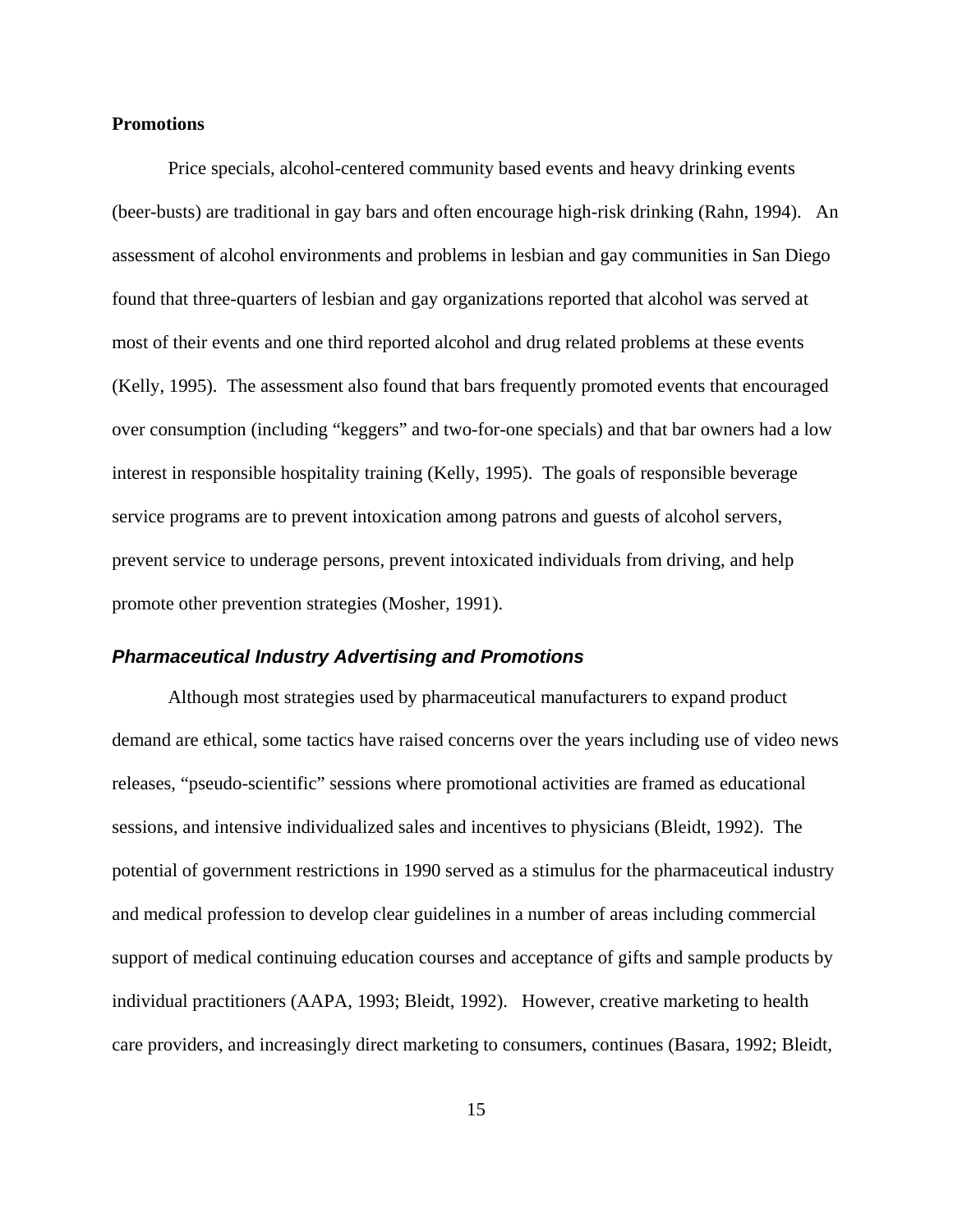1992; Montagne, 1992) as will the challenge to health organizations to ensure that information targeting their communities promotes the public good and is not solely promoting industry profit.

An article about selling AIDS drugs to the gay community in a marketing magazine suggests that gay community leaders and political advocacy groups in the past "have, more often than not, demonized pharmaceutical companies, the FDA, and other 'establishment' entities they view as either ineffective or actively hostile to the gay community (Kahan & Mulryan, 1996, p. 45)." The authors describe a number of strategies that pharmaceutical industries can employ to win the "battle for market share" in a community that represents "an increasingly long-term and therefore lucrative market segment to the pharmaceutical industry (Kahan & Mulryan, 1996, p. 43). Many of these strategies, such as communicating about the efficacy of various medications in the gay press, may prove informative to LGBT consumers. At the same time, these strategies are ultimately about market competition and commercial success for companies. In this context, organizations accepting pharmaceutical industry funds are placed in a position of balancing the interests of their constituents and consumers with those of their donor companies.

In recent years, a number of professional organizations have developed well-defined guidelines to inform the practice of individual health care providers. The pharmaceutical industry has invested substantial resources into marketing specific products in lesbian and gay communities. Although existing professional guidelines may ensure ethical relationships between individual practitioners and the pharmaceutical industry, it is also important that responsible nonprofit and health advocacy agencies develop clear organizational guidelines about practices related to accepting funding and endorsing promotions from pharmaceutical industries.Project Inform, recognizing the role of the pharmaceutical industry as both and ally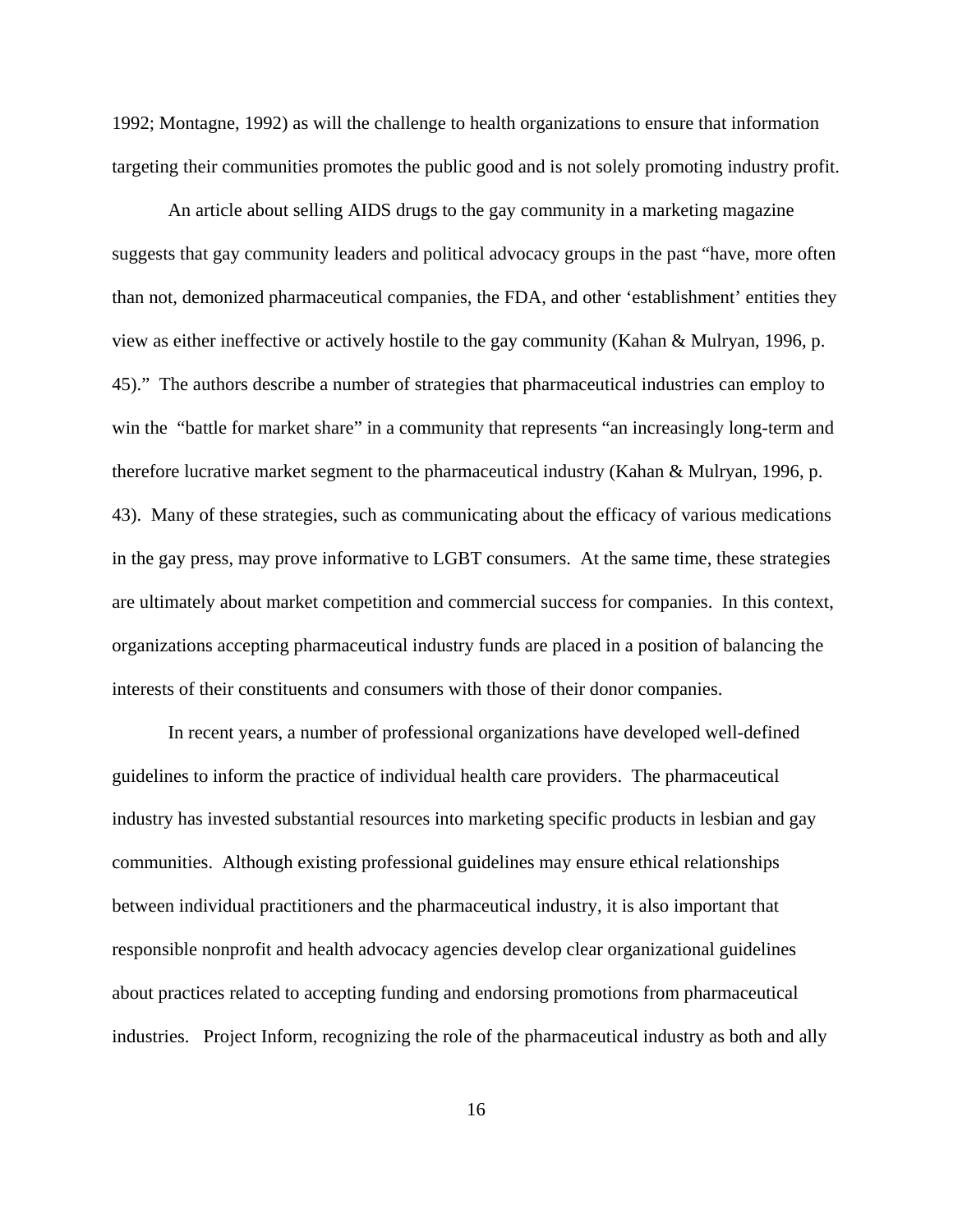and profit-making institution, enjoins other organizations in the preamble of their own policies to develop organizational guidelines:

Project Inform acknowledges that there is a wide range of opinion regarding policies governing donations, especially those donations coming from corporations perceived to benefit from the AIDS epidemic. Regardless of an organization's position on this issue, it is important to be forthcoming and direct about donor relations and policies. Project Inform encourages and supports full disclosure of these policies and relations from all HIV/AIDS organizations (Project Inform, 1997).

## *Environmental Prevention Strategies: Promoting Healthy Communities*

 Over the last twenty years, a public health model that addresses the interaction between the individual (host), the agent (alcohol) and the environment (e.g. alcohol availability, alcohol pricing and alcohol promotions) has proved to have utility in understanding and preventing alcohol-related problems. Environmental prevention strategies provide an opportunity to address a wide range of factors that may serve to support or reduce alcohol, tobacco or other drug problems (Holder, 1989). For example, alcohol pricing may have an impact on alcohol-related problems including motor vehicle fatality (Grossman, Chaloupka, Saffer, & Laizuthai, 1994), density of alcohol outlets may be correlated with increased incidents of violence (Scribner, MacKinnon, & Dwyer, 1995), and counter-advertisements may help reduce cigarette use (Blum, 1994). Responsible beverage service training at sites where alcohol is sold has also been effective in reducing alcohol-related problems (McKnight, 1993). As a result, many government organizations, prevention advocates, and community groups have mobilized to institute policy changes as a strategy for reducing alcohol and tobacco related problems.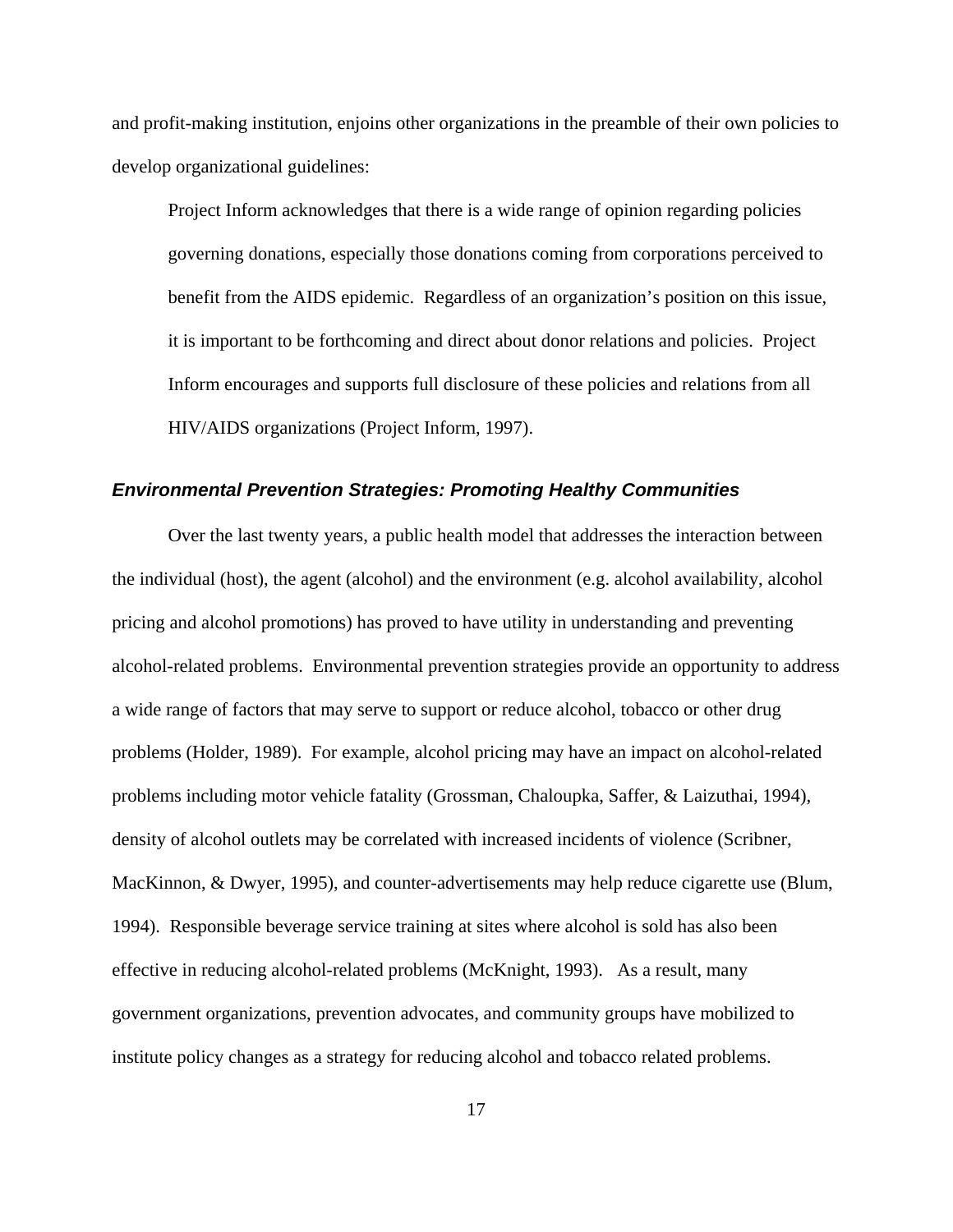. Given the prevalence of alcohol, tobacco and other drug related problems in lesbian and gay communities combined with increased targeted marketing by the alcohol, tobacco and pharmaceutical industries, it would seem that environmental prevention strategies could be a valuable resource for LGBT communities. In general, it is important that such strategies be appropriate to lesbian and gay communities, recognize many subcultures in lesbian/gay communities (including subcultures based on race, ethnicity, and age), be led by community members, and focus on community assets and strengthening resiliency factors (Kelly, 1995). Many environmental prevention strategies center on viewing community as both a collection of people living in physical proximity (or a catchment area) and as a dynamic social and economic network for exchange (Holder, 1992). Environmental prevention strategies in lesbian and gay communities must consider the fact that, except in a limited number of urban areas, communities are not organized geographically. In addition, traditional environmental approaches that generally 1) target bars by reducing the number of bars (or prevent opening of new ones) to reduce availability or 2) improve responsible beverage service in bars and during community events must be adapted to recognize the role of bars and festivals as community institutions (Kelly, 1995).

 Environmental prevention strategies that have been used to counter target marketing in different communities may offer models that could be adapted in LGBT communities. These include strategies centered on cultural events and institutions (rather then geographic communities). A number of cities and community-based organizations have developed policies related to refusing or limiting alcohol sponsorship. For example, in California, Santa Ana sponsored a successful alcohol-free Cinco de Mayo (Cal Council, 1993), the city of Irvine passed resolutions to prohibit accepting alcohol or tobacco sponsorship or promotion at youth-oriented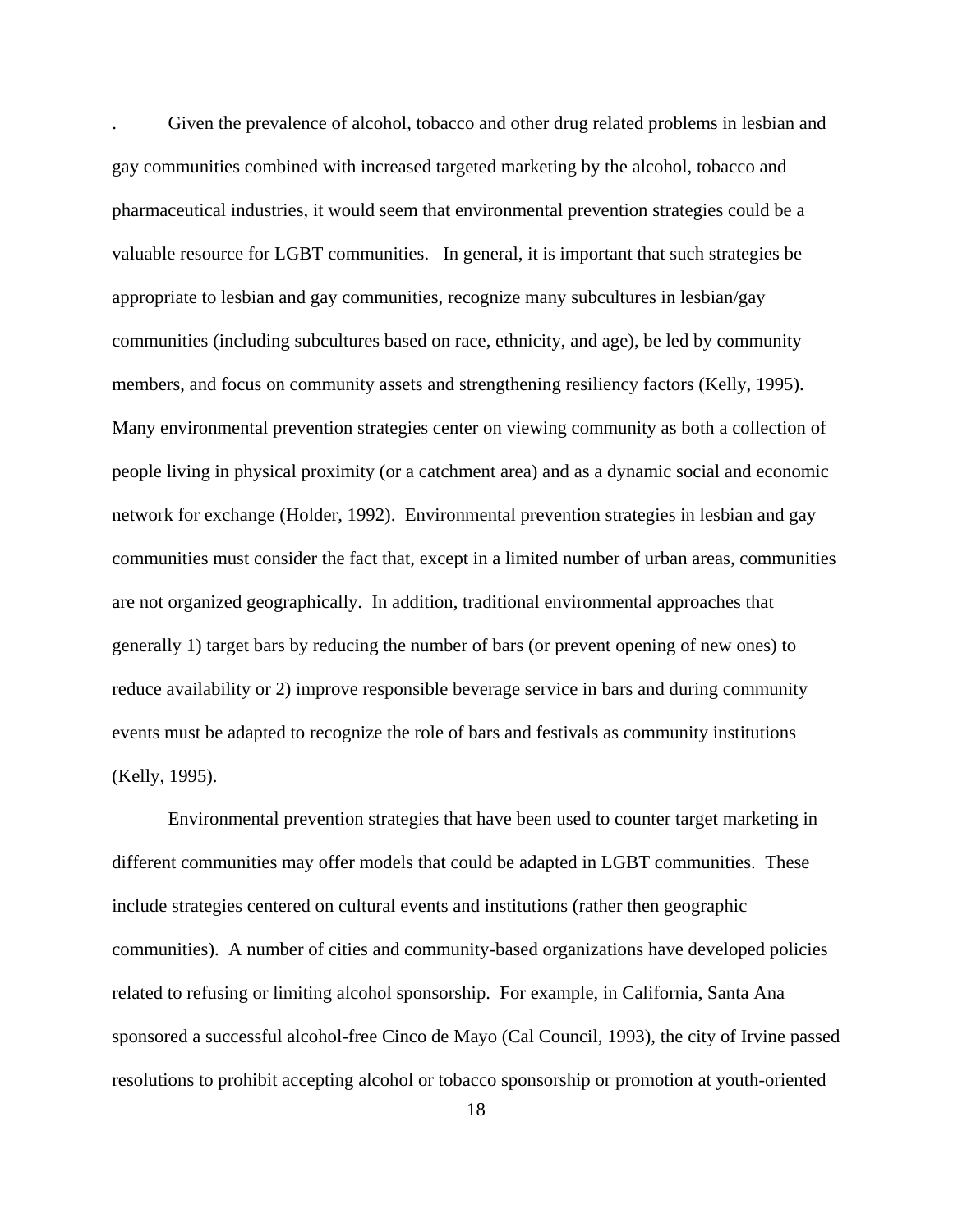or sports events at City facilities (Injury Prevention, 1991), and the Gathering of Nations (the largest celebration of Native American culture in North America) switched from Coors sponsorship to Borden Inc. that sells milk products (Marin Institute, 1992).

# *Implications for Environmental Prevention Strategies in Lesbian, Gay, Bisexual and Transgender Communities*

 There are a number of environmental prevention strategies that might be adopted in LBGT communities. (Baker, 1994; Drabble & Soliz, 1996; Mongeon & Ziebold, 1982; NALGAP, 1994). These possible strategies have implications for LGBT nonprofit organizations, prevention advocates seeking to build alliances with LGBT communities, and public and private funding sources.

Nonprofit organizations in LGBT communities should develop written policy statements to guide fundraising efforts, including guidelines about donations and promotions from the alcohol, tobacco and pharmaceutical industries. Written guidelines are useful for communicating organizational values, ensuring congruence of an agency funding strategy with its overall mission, and institutionalizing guidelines for board and staff decision-making. For example, the Gay and Lesbian Medical Association has developed a comprehensive corporate sponsorship policy that includes language specifying that:

"The Gay and Lesbian Medical Association will not accept direct funding from alcohol or tobacco manufacturers or distributors. GLMA will not sponsor, co-sponsor, or be a beneficiary of any event that accepts primary or sole sponsorship (more than 50% of event expenses) from alcohol or tobacco manufacturers or distributors (GLMA, 1998a)."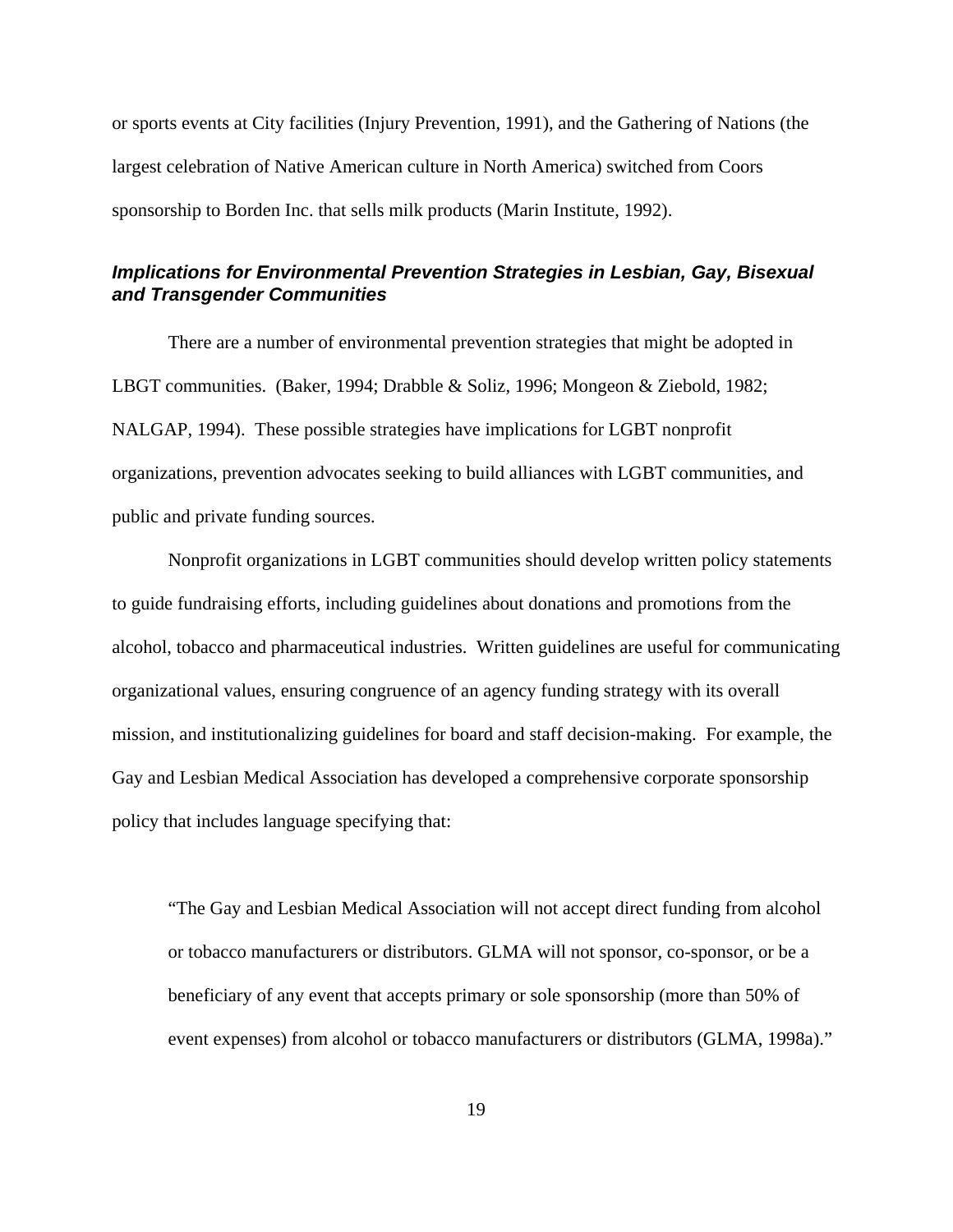Responsible beverage service and responsible hospitality practices may also be adopted at events and in bars where alcohol is served including promotion of and access to non-alcoholic beverages, food and safe ride programs. In addition, information might be provided about potential risks of sex under the influence of alcohol. The Ventura County Gay and Lesbian Center has adopted alcohol and drug policies, including special event guidelines stipulating that:

The alcohol industry shall support not more than 30 percent of the event's sponsorship funding. Alcohol advertising shall be limited to alcohol sales booths. In relation to offsite events:

- All alcoholic beverage servers have to be trained in "responsible beverage service". All servers shall be trained to identify and handle intoxicated guests. All volunteers need to be trained to identify counterfeit IDs. A limit of two alcohol drinks may be served to any one person at any one time. Alcoholic beverages will be served in clear glasses or glasses that are distinctly different than those used for the non-alcoholic beverages in order to provide monitoring control. All servers of alcohol beverages are to be trained to pour 1-1/2 ox. serving of 80 proof alcohol, 12-oz. serving of beer and 5 oz. servings of wine.
- Everyone under 30 years of age will have ID checked.
- For large events such as dances, festival and fundraisers, persons 21 and older must wear non-transferable wristbands.
- Support for designated drivers will be offered. Special wrist bands for designated drivers will be distributed and free non-alcoholic beverages will be available for designated drivers.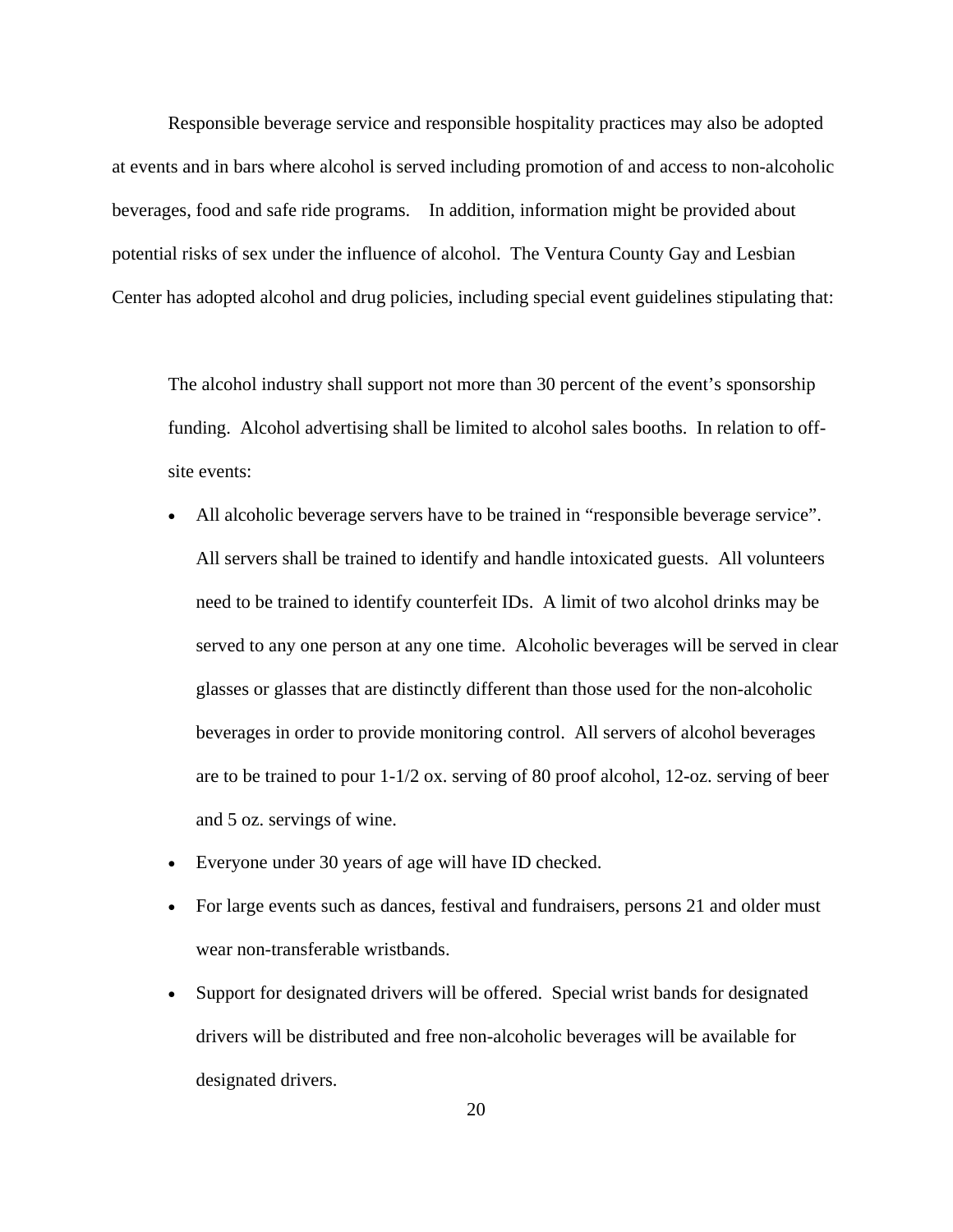- Sales of alcohol will be stopped 1 hour before the event closes.
- No one will be permitted to bring alcohol into an event.
- All volunteers working at events should refrain from using alcohol.
- All rules and information to support responsible beverage service should be posted

Community groups electing to accept alcohol or pharmaceutical industry funding should put limits on the nature of promotional activity and corporate visibility allowed at events in sponsorship agreements. For example, the Gay and Lesbian Medical Association policies state that, "there shall be no distributing or displaying of fliers, posters, signs, banners, dispensers, programs, activities or apparel bearing the name or logo of an alcohol or tobacco product manufacturer at any GLMA sponsored event or in any GLMA communication medium (GLMA, 1998a)."

 LGBT and HIV/AIDS organizations, particularly organizations addressing health issues that are most likely to be of interest to the pharmaceutical industries, should develop policies to insure independence of programming and access to unbiased information to the constituents. Project Inform donations guidelines for sponsored educational events reflect these considerations:

Given the important role these events can play in developing treatment strategy, it is essential that Project Inform staff and volunteers guarantee that:

• The content of presentations is based on scientifically accurate, up-to-date information, presented in a balanced, objective manner and not modified or influenced by corporate or other donors.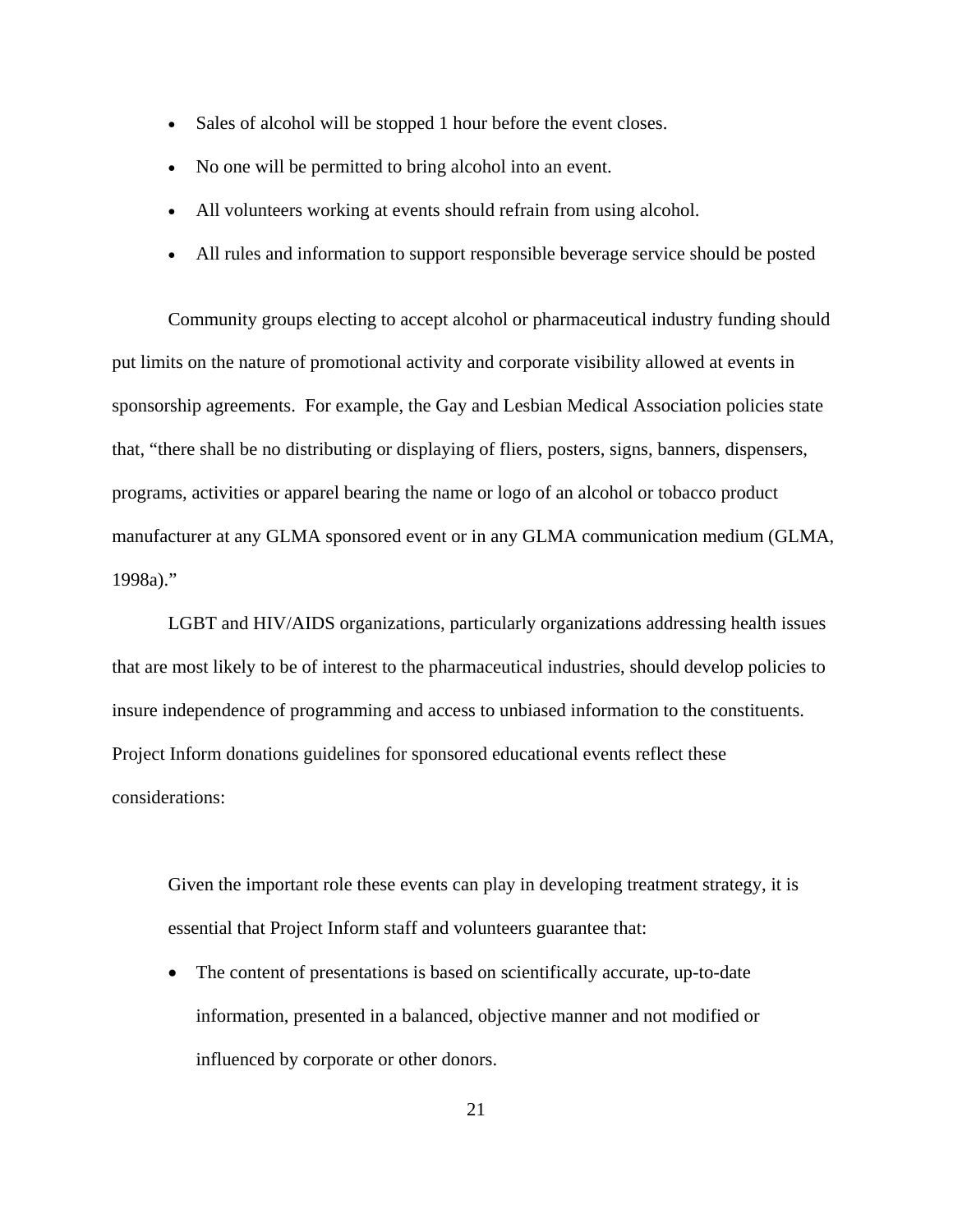- That there be full disclosure of any direct corporate support of the meeting on any related flyer or advertisement, and by announcement at the event.
- That there be disclosure of guest presenter's financial relationship to any company that produces any drugs or therapies discussed at the meeting by the presenter (Project Inform, 1997).

Institutions in LGBT communities, including HIV/AIDS organizations, social organizations, religious institutions and other nonprofit agencies can explore opportunities to integrate prevention strategies, including environmental prevention strategies, into their work. Alcohol and tobacco free activities, especially for youth, should be available and lesbian/gay organizations could better use special events to model smoke free and alcohol safe/alcohol free norms. Funded technical assistance and training could be provided to LGBT organizations to increase understanding of and capacity to implement prevention strategies.

LGBT media can play an important role in prevention of alcohol, tobacco and other drug problems. Counter advertising that serves to expose marketing strategies and myths promoted by the alcohol and tobacco industries should be developed and funded for LGBT publications. LGBT publications should develop editorial policies related to acceptance/refusal of alcohol advertising and commitment to active coverage of alcohol-related community issues. In addition, publications should develop a written statement/policy declaring independence from outside influences (including alcohol and pharmaceutical industries) in pursuit of their mission. Such policies could require signed conflict of interest statements from staff and board that include a commitment to abstain from voting on matters in which they may have a vested interest.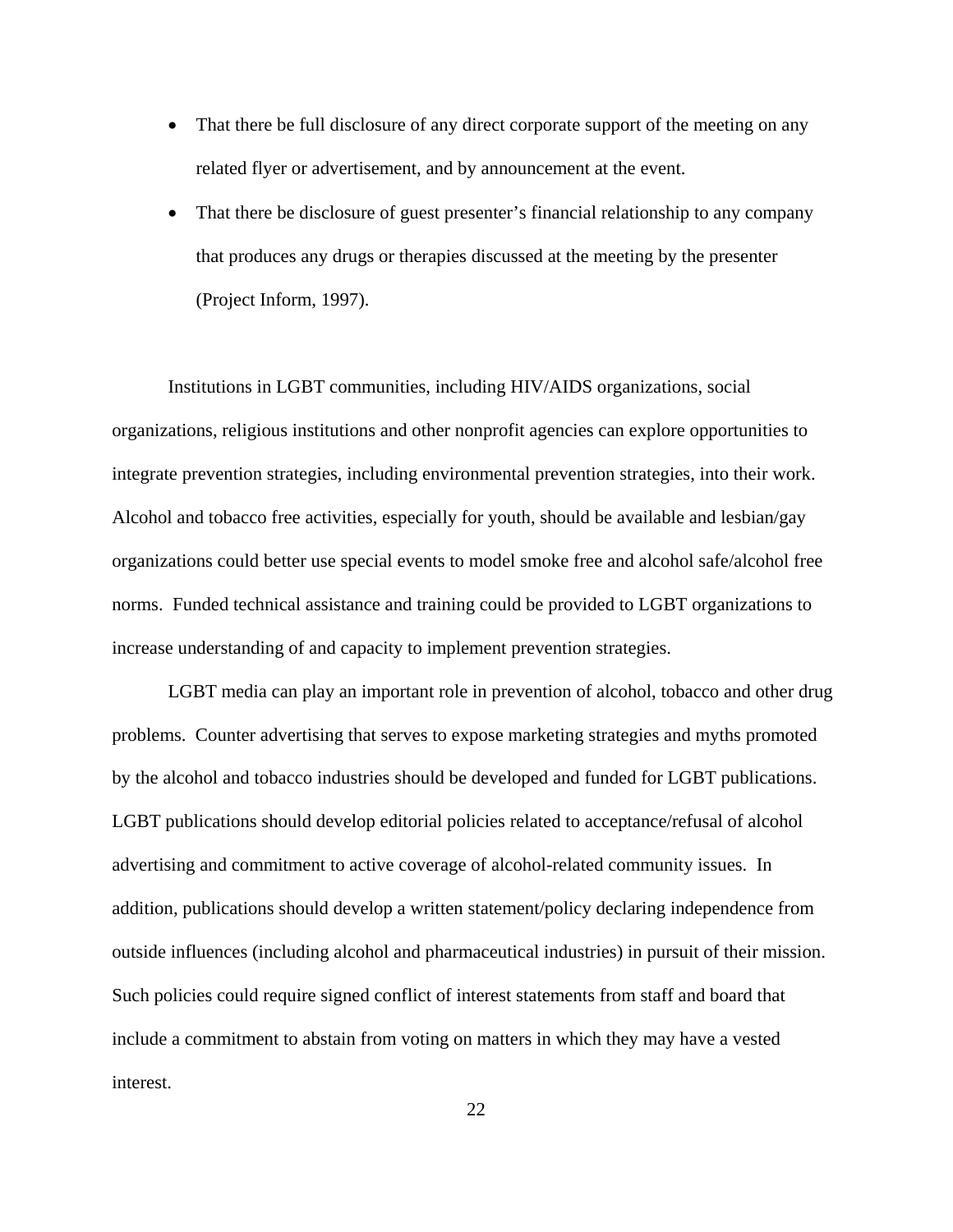Local cities or counties also have a role in advancing prevention efforts in LGBT communities. Public agencies and private foundations should fund specific LGBT alcohol and other drug prevention programs or, at minimum, include lesbian and gay organizations in existing community-based prevention strategies. In addition, technical assistance and training for youth-oriented and community-based environmental prevention programs could be used to enhance their capacity to be more inclusive of and responsive to LGBT populations.

Finally, additional research needs to be conducted to guide community planning and policy-making. Research specific to alcohol, tobacco and other drug problems in, and strategies that work for, LGBT communities should be funded, particularly with lesbians and LGBT communities of color. In addition, epidemiological research and prevention research should begin to include demographic questions about sexual identity and sexual behavior that would provide valuable data about LGBT communities in the future.

## *Conclusion*

Prevention and reduction of alcohol, tobacco and other drug problems is important to the health of LGBT individuals and communities. Unbiased information about pharmaceutical products and education about their use are also important to the health of diverse communities, particularly communities impacted by HIV/AIDS. Environmental factors should be considered as a critical component of promoting individual and community health, including promotion of products that have a direct health impact. Target marketing to LGBT communities by alcohol, tobacco and pharmaceutical industries represent a growing challenge to community based organizations, particularly given a context where these organizations are frequently underfunded and disregarded by other potential funding sources. Consequently, organizations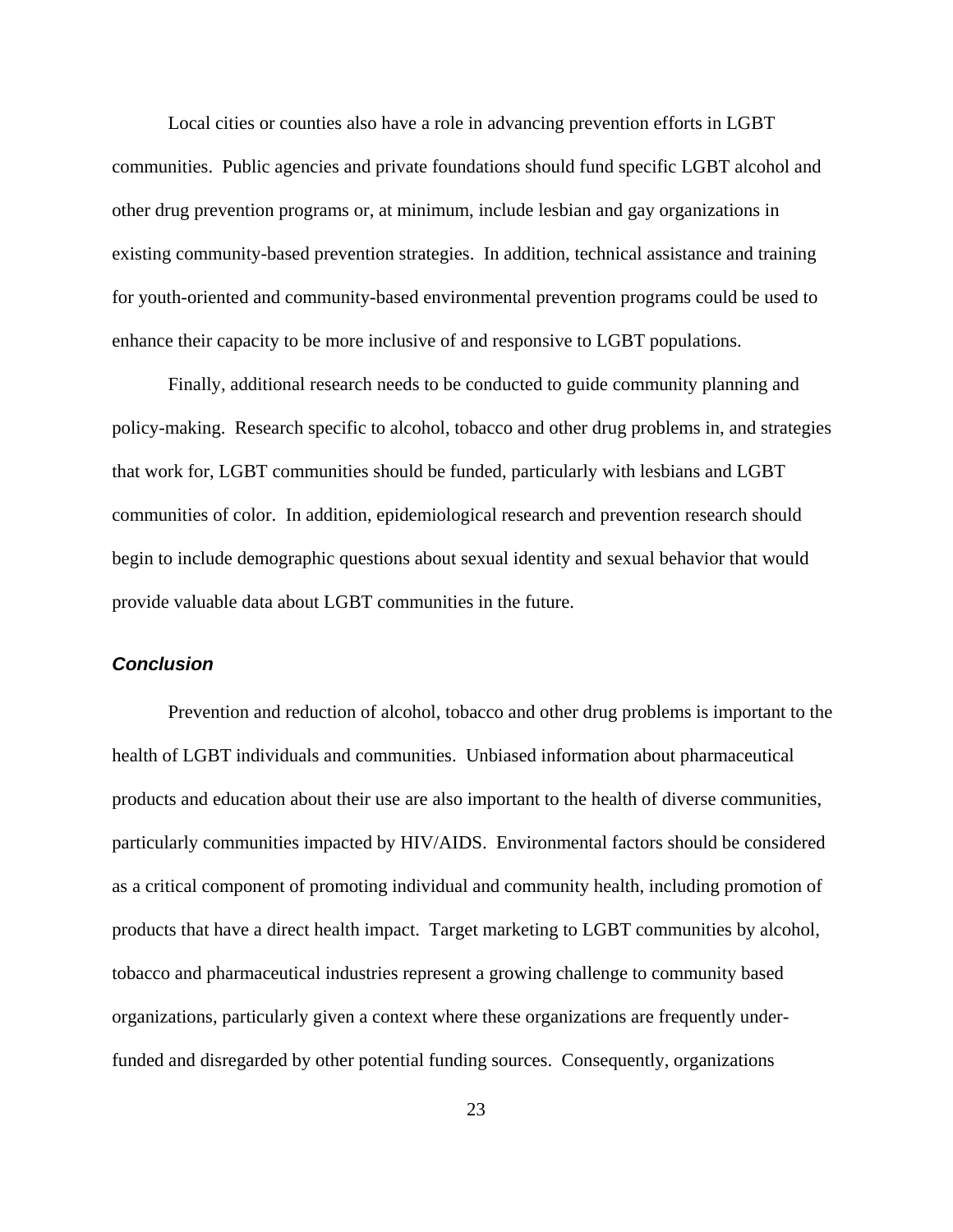committed to advancing the health of diverse LGBT communities should consider adopting policies related to corporate funding and promotions. These organizational policies can serve to 1) affirm the high value the organization places on the lives and health of LGBT people, 2) ensure that the organization is independent from outside influences in the pursuit of their mission, and 3) avoid potential or perceived conflict of interest.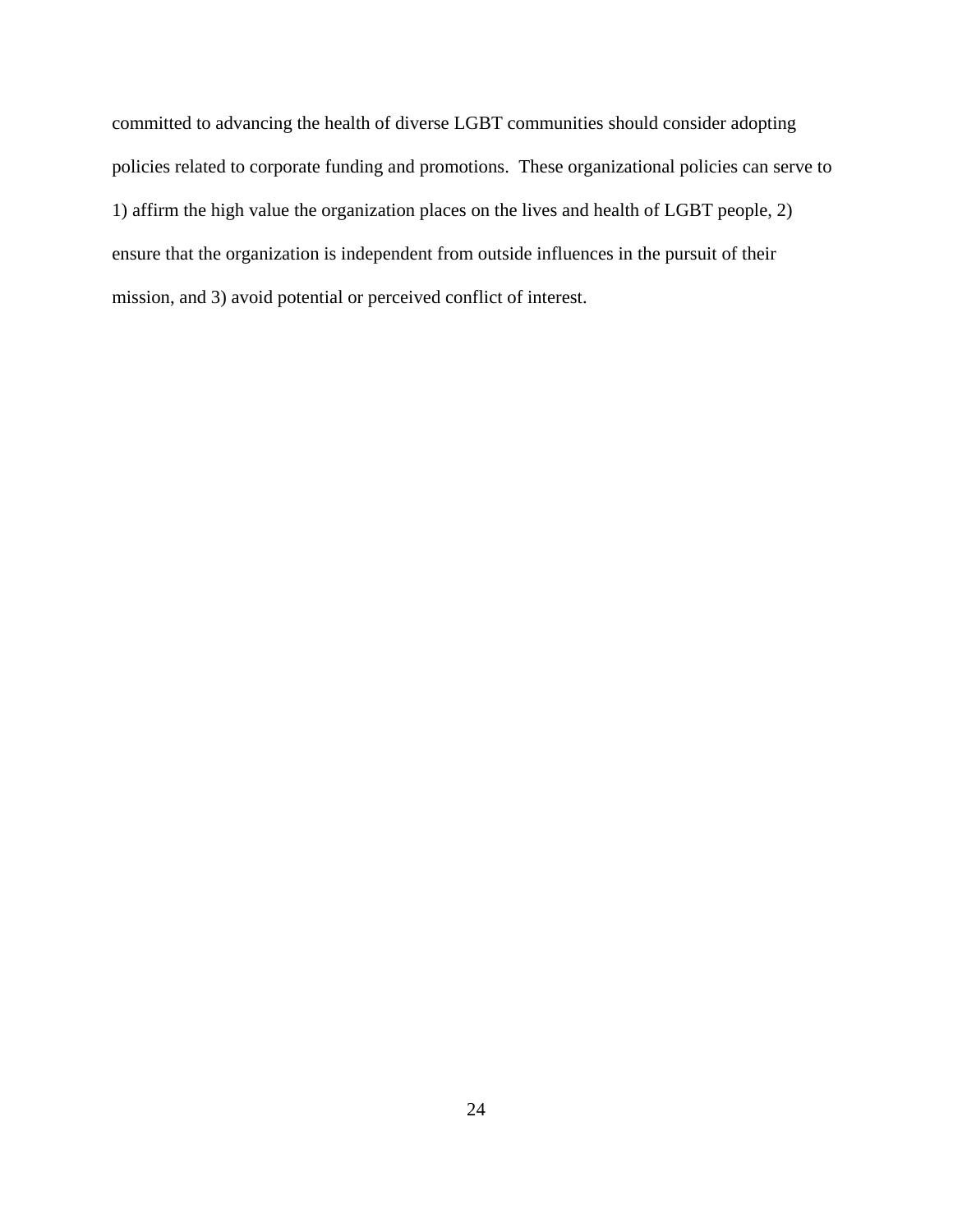#### **REFERENCES**

 AAPA. (1993). PA's and the pharmaceutical industry. Journal of the American Academy of Physician Assistants, 6, 291-294.

 Anderson, S. C., & Henderson, D. C. (1985). Working with lesbian alcoholics. Social Work, 30, 315-525.

 Atkin, C. K. (1995). Survey and experimental research on effects of alcohol advertising. In NIAAA (Ed.), The effects of the mass media on the use and abuse of alcohol (Research Monograph 28, pp. 39-68). Rockville, MD: US Department of Health and Human Services, National Institute on Alcohol Abuse and Alcoholism.

 Baker, J. (1994). Why and how you should form a gay and lesbian ATOD prevention program in your community. Prevention Pipeline, 7(6), 21-23.

 Basara, L. R. (1992). Direct-to-consumer advertising: Today's outlook and tomorrow's outlook. Journal of Drug Issues, 22(2), 195-203.

Bellant, R. (1991). The Coors connection. Boston, MA: South End Press.

 Bleidt, B. (1992). Recent issues and concerns about pharmaceutical industry promotional efforts. Journal of Drug Issues, 22(2), 407-415.

 Blum, A. (1994). Paid counter-advertising: Proven strategy to combat tobacco use and promotion. Journal of Preventive Medicine, 10(3), 8-10.

 Bradford, J., Ryan, C., & Rothblum, E. D. (1994). National lesbian health care survey: Implications for mental health care. Journal of Consulting and Clinical Psychology, 62(2), 228- 242.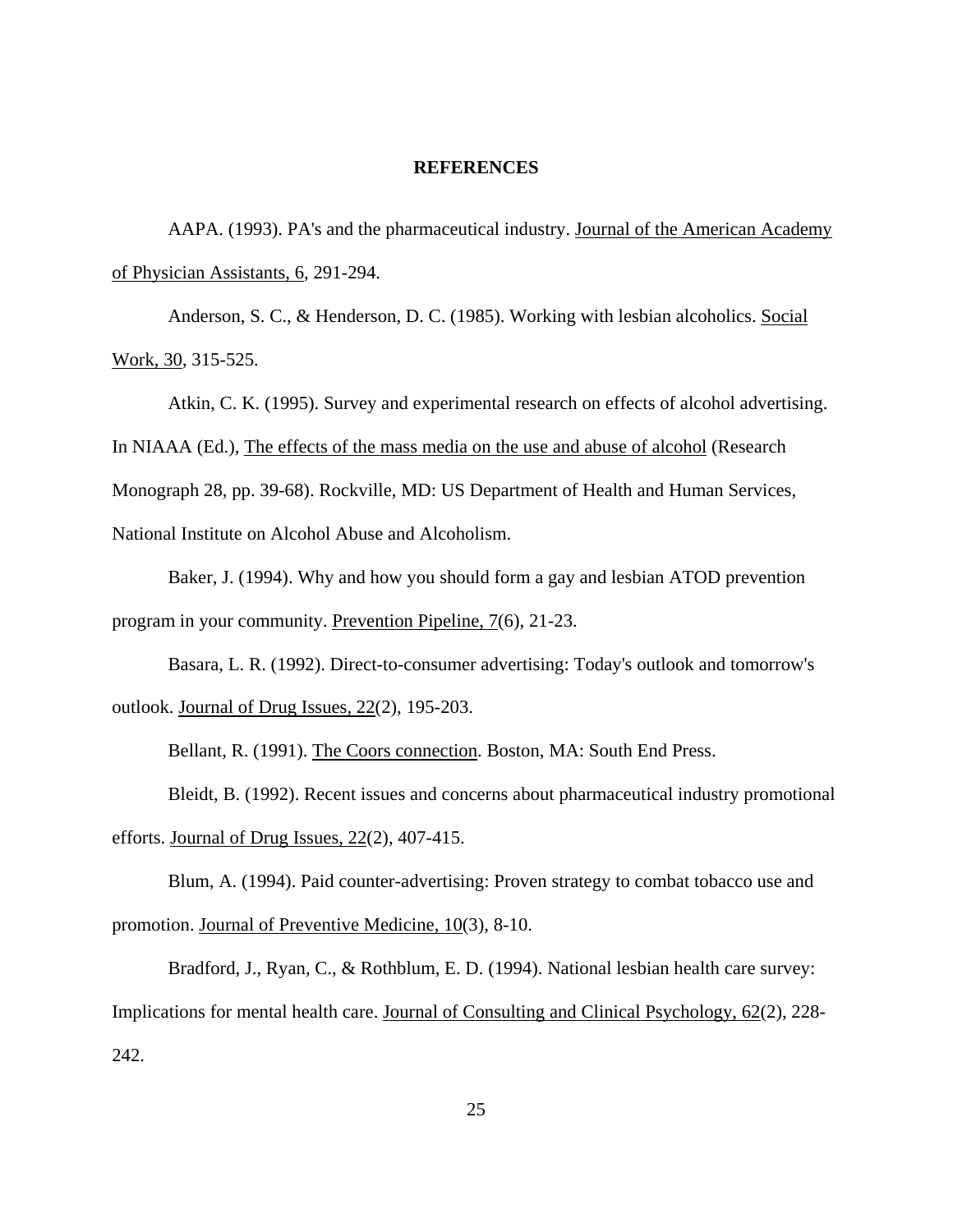Bux, D. (1996). The epidemiology of problem drinking in gay men and lesbians: A critical review. Clinical Psychology Review, 16(4), 227-298.

 Cabaj, R. P. (1996). Substance abuse in gay men, lesbians and bisexuals. In R. P. Cabaj & R. S. Stein (Eds.), Textbook of homosexuality and mental health (pp. 783-799). Washington, DC: American Psychiatric Press.

 Cal Council. (1993). A first for Santa Ana Celebrating Cinco de Mayo Alcohol-Free. Cal Council Report, VII, 4.

 Chesney, M. A., Barrett, D. C., & Stall, R. (1998). Histories of substance use and risk behaviors: Precursors to HIV seroconversion in homosexual men. American Journal of Public Health, 88(1), 113-116.

 Clark, W. B., & Midanik, L. (1982). Alcohol use and alcohol problems among U.S. adults: Results of the 1970 national survey. In Alcohol and health: Alcohol consumption and related problems (Alcohol and Health Monograph No. 1, ADM Publication Number 82-1190, pp. 3-52). Washington, DC: U.S. Government Printing Office.

 Department of Health and Human Services (DHHS. (1994). Eighth special report to the U.S. Congress on alcohol and health (NIH Publication No. 94-3699). Rockville, MD: National Institute on Alcohol Abuse and Alcoholism.

 Department of Health and Human Services (DHHS). (1997, September). The Northwest Regional workshop: HIV prevention approaches for alcohol and drug use among men who have sex with men . U.S. Department of Health and Human Services, Public Health Service, Centers for Disease Control and Prevention.

 Diamond, D. L., & Wilsnack, S. C. (1978). Alcohol abuse among lesbians: A descriptive study. Journal of Homosexuality, 4(2), 123-142.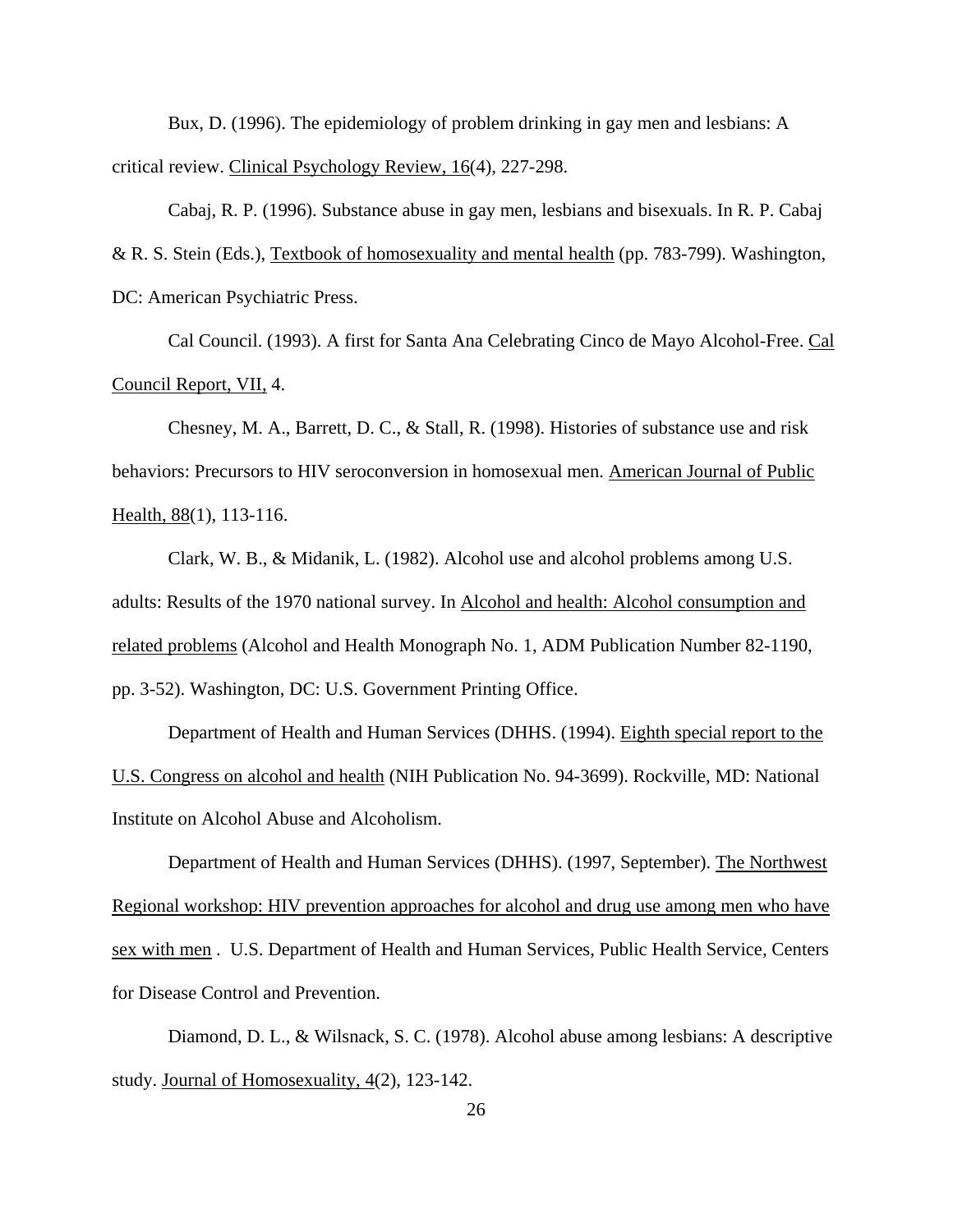DiFranze, J. R., Richards, J. W., Paulman, P. M., Wolf-Gillespie, N., Fletcher, C., Jaffee, R. D., & Murray, D. (1991). RJR Nabisco's cartoon camel promotes camel cigarettes to children. Journal of the American Medical Association, 266(22), 3149-3153.

 Donovan, C., & NcEwan, R. (1995). A review of the literature examining the relationship between alcohol use and HIV-related sexual risk-taking in young people. Addiction, 90, 319- 328.

 Drabble, L., & Soliz, G. (1996, October, 3-4). Final report. Alive with pleasure: Prevention of tobacco and alcohol problems in lesbian, gay, bisexual and transgender communities., Milbrae, CA. (Available from Progressive Research and Training for Action, 440 Grand Ave, Oakland, CA 94610-2888)

 Evaluation, Management and Training, Inc (EMT). (1991). Gay men, lesbians, and their alcohol and other drug use: A review of the literature. Sacramento, CA: Author.

 Fifield, L. H. (1975). Alienated, isolated and drunk. Los Angeles, CA: Gay Community Services Center and Department of Health Services.

Fifield, L. H., Latham, J. D., & Phillips, C. (1977). Alcoholism in the gay community: The price of alienation, isolation and oppression. Los Angeles, CA: Gay Community Services Center.

Finnegan, D. G., & McNally, E. B. (1987). Dual identities: Counseling chemically dependent gay males and lesbians. Center City, MN: Hazelden.

 Freitas, A., Kaiser, S., & Hammidi, T. (1996). Communities, commodities, cultural space, and style. Journal of Homosexuality, 31(1/2), 83-107.

 Glaus, K. O. (1988). Alcoholism, chemical dependency and the lesbian client. Women and therapy, 8(1/2), 131-144.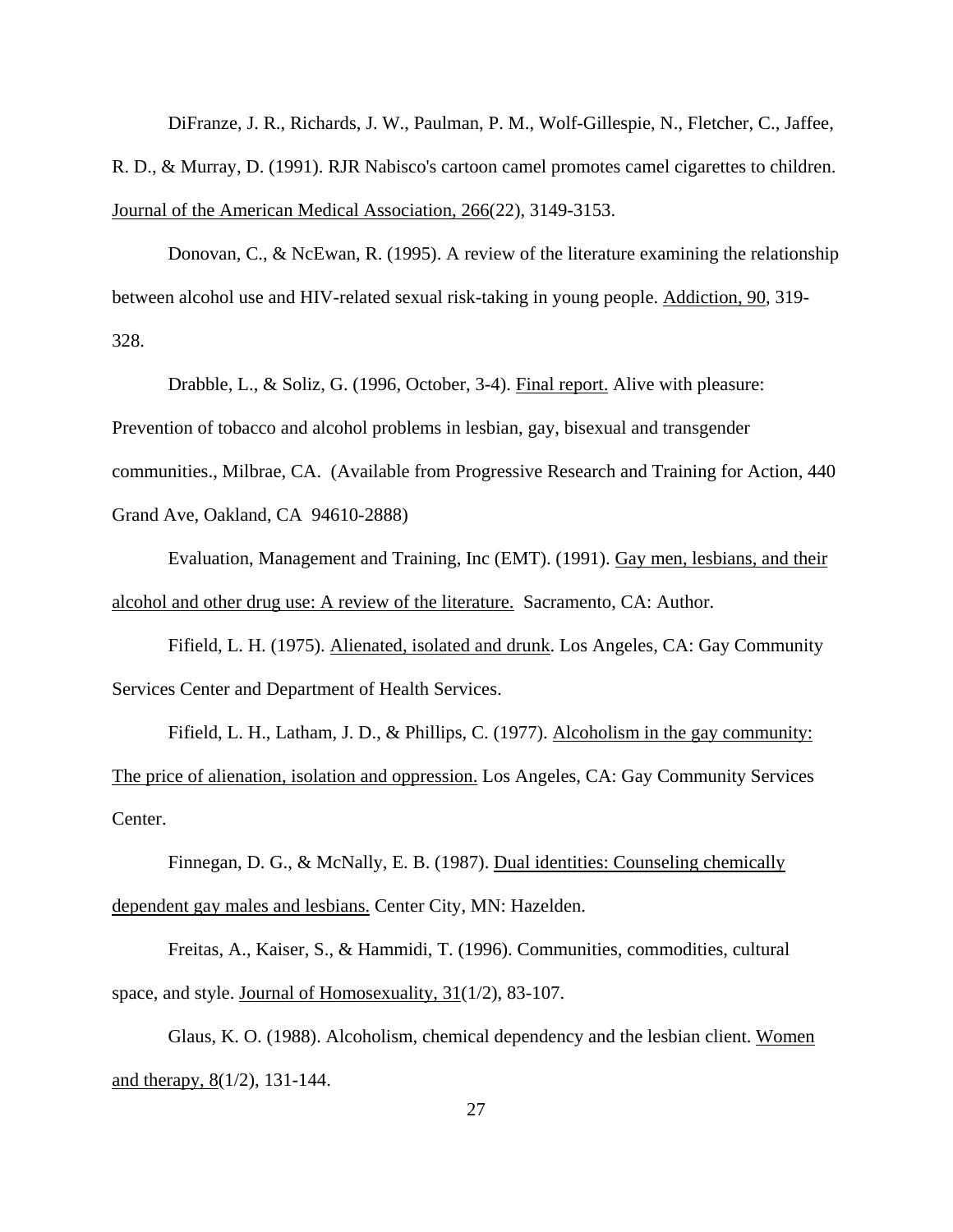Gay and Lesbian Medical Association (GLMA). (1998a). Gay and Lesbian Medical Association guidelines: Corporate funding and corporate sponsorship . San Francisco, CA: Author. (Available: http://www.glma.org.pcoi.html ).

 Gay and Lesbian Medical Association (GLMA). (1998b). Gay physicians say "no" to alcohol and tobacco money (Available: http://www.glma.org/media/newsrelease/n.html ). San Francisco, California: Author.

 Gorman, M. (1996). Speed use and HIV transmission. Focus: A Guide to AIDS Research and Counseling,  $11(7)$ , 4-6.

 Gorman, M. E., Morgan, P., & Lambert, E. Y. (1995). Qualitative research considerations and other issues in the study of methampetamine use among men who have sex with men. In E. Y. Lambert, R. S. Ashery, & R. H. Needle (Eds.), Qualitative methods in drug abuse and HIV research (NIDA Research Monograph 157, NIH Pub. No. 95-4025, pp. 156-181). Rockville, MD: National Institute on Drug Abuse.

 Grossman, M., Chaloupka, F. J., Saffer, H., & Laizuthai, A. (1994). Effects of alcohol price policy on youth: A summary of economic research. Journal of Research on Adolescence, 4(3), 347-364.

Hacker, G., Collins, R., & Jacobson, M. (1987). Marketing Booze to Blacks. Washington, DC: Center for Science in the Public Interest.

 Hall, J. (1993). An exploration of lesbians' images of recovery from alcohol problems. In P. S. Noerager (Ed.), Lesbian Health: What are the Issues? (pp. 91-108). Washington D.C.: Taylor & Francis.

 Hays, R. B., Paul, J., Ekstrand, M., Kegeles, S. M., Stall, R., & Coates, T. J. (1997). Actual versus perceived HIV status, sexual behaviors and predictors of unprotected sex among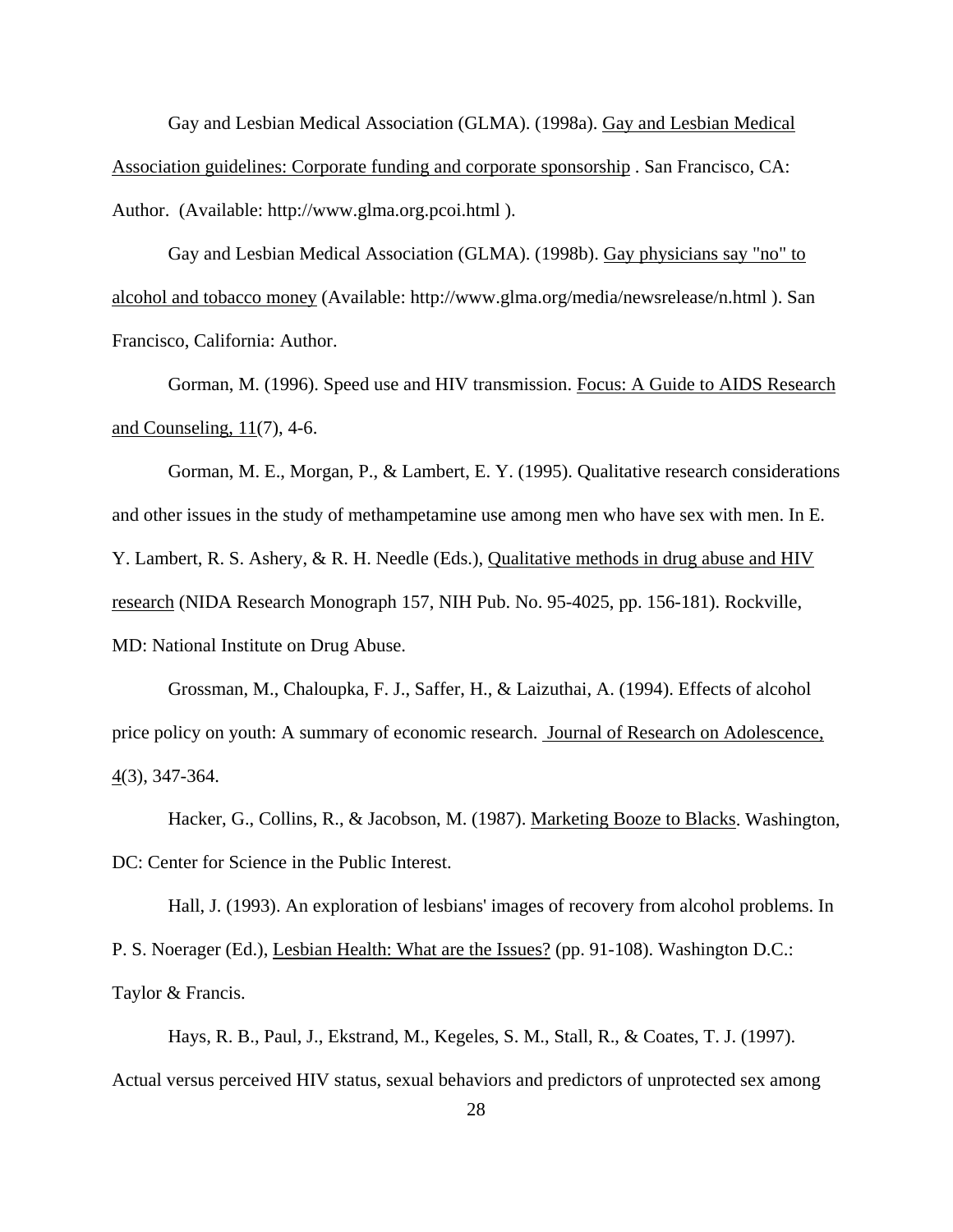young gay and bisexual men who identify as HIV-negative, HIV-positive and untested. AIDS, 11(12), 1495-1502.

 Herbert, J. T., Hunt, B., & Dell, G. (1994). Counseling gay men and lesbians with alcohol problems. Journal of Rehabilitation, 60(2), 52-57.

 Holder, H. (1989). Prevention of alcohol-related problems. Alcohol Health and Research World, 13(4), 339-342.

 Holder, H. (1992). What is a community and what are implications for prevention trials for reducing alcohol problems? In H. D. Holder & J. M. Howard (Eds.), Community Prevention Trials for Alcohol Problems: Methodological Issues (pp. 15-33). Westport, CT: Praeger Publishers.

 Hughes, T. L., & Wilsnack, S. C. (1997). Use of alcohol among lesbians: Research and clinical implications. American Journal of Orthopsychiatry, 67, 20-36.

 Icard, L., & Traunstein, D. M. (1987). Black, gay, alcoholic men: Their character and treatment. The Journal of Contemporary Social Work, 68(5), 267-272.

 Icard, L. D., Schilling, R. F., El-Bassel, N., & Young, D. (1992). Preventing AIDS among black gay men and black gay and heterosexual male intravenous drug users. Social Work, 37(5), 440-445.

Ingebretsen, E. (1999). Gone shopping: The commercialization of same-sex desire.

## Journal of Gay, Lesbian and Bisexual Identity, 4(2), 125-148.

 Injury Prevention. (1991, Fall). Working to counteract the seduction of "industry "giveaways". Injury Prevention Network Newsletter, pp. 11.

Israelstam, S., & Lambert, S. (1984). Gay bars. Journal of Drug Issues, 14, 637-654.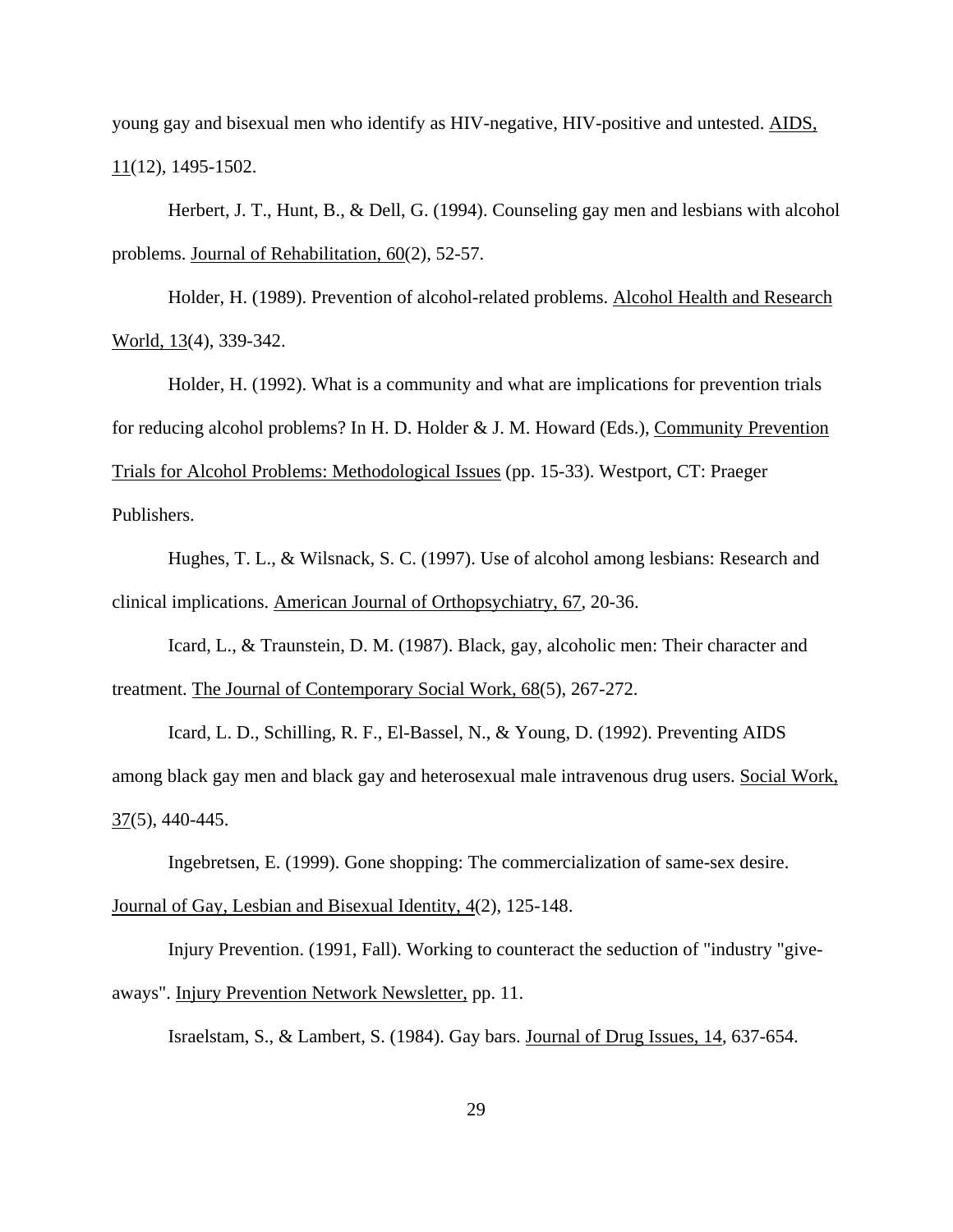Kahan, H., & Mulryan, D. (1996, December). Mending fences: Selling AIDS drugs to the gay community. American Demographics, 18, 43-45.

 Kelly, J. (1995). Preventing alcohol and other drug problems in the lesbian and gay community . Sacramento, CA: EMT Group, Inc.

Kilbourne, J. (1991). The spirit of the czar: Selling addictions to women. In P. Roth

(Ed.), Alcohol and drugs are women's issues: A review of the issues. (Vol. 1, pp. 10-22). New

York, NY: Women's Action Alliance and Scarecrow Press.

 Krupka, L. R., & Vener, A. M. (1992). Gender differences in drug (prescription, nonprescription, alcohol and tobacco) advertising: Trends and implications. Journal of Drug Issues, 22(2), 339-360.

 Kus, R. (1990). Alcoholism in the gay and lesbian communities, Keys to caring: Assisting your gay and lesbian clients (pp. 66-81). Boston: Alyson Publications.

 Leigh, B. C. (1990). The relationship of substance use during sex to high-risk sexual behavior. Journal of Sex Research, 27(2), 199-213.

 Lewis, G. R., & Jordon, S. M. (1989). Treatment of the gay or lesbian alcoholic. In G. W. Lawson & A. W. Lawson (Eds.), Alcoholism & substance abuse in special populations (pp. 165-203). Rockville, MD: Aspen Publishers.

 Marin Institute for the Prevention of Alcohol and Other Drug Problems. (1992, Winter). Booze makers buy into racial/ethnic communities. The Marin Institute for the Prevention of Alcohol and Other Drug Problems Newsletter. Marin, CA: Author.

 Maxwell, B., & Jacobson, M. (1989). Marketing disease to Hispanics: The selling of alcohol, tobacco, and junk foods. Washington DC: Center for Science in the Public Interest.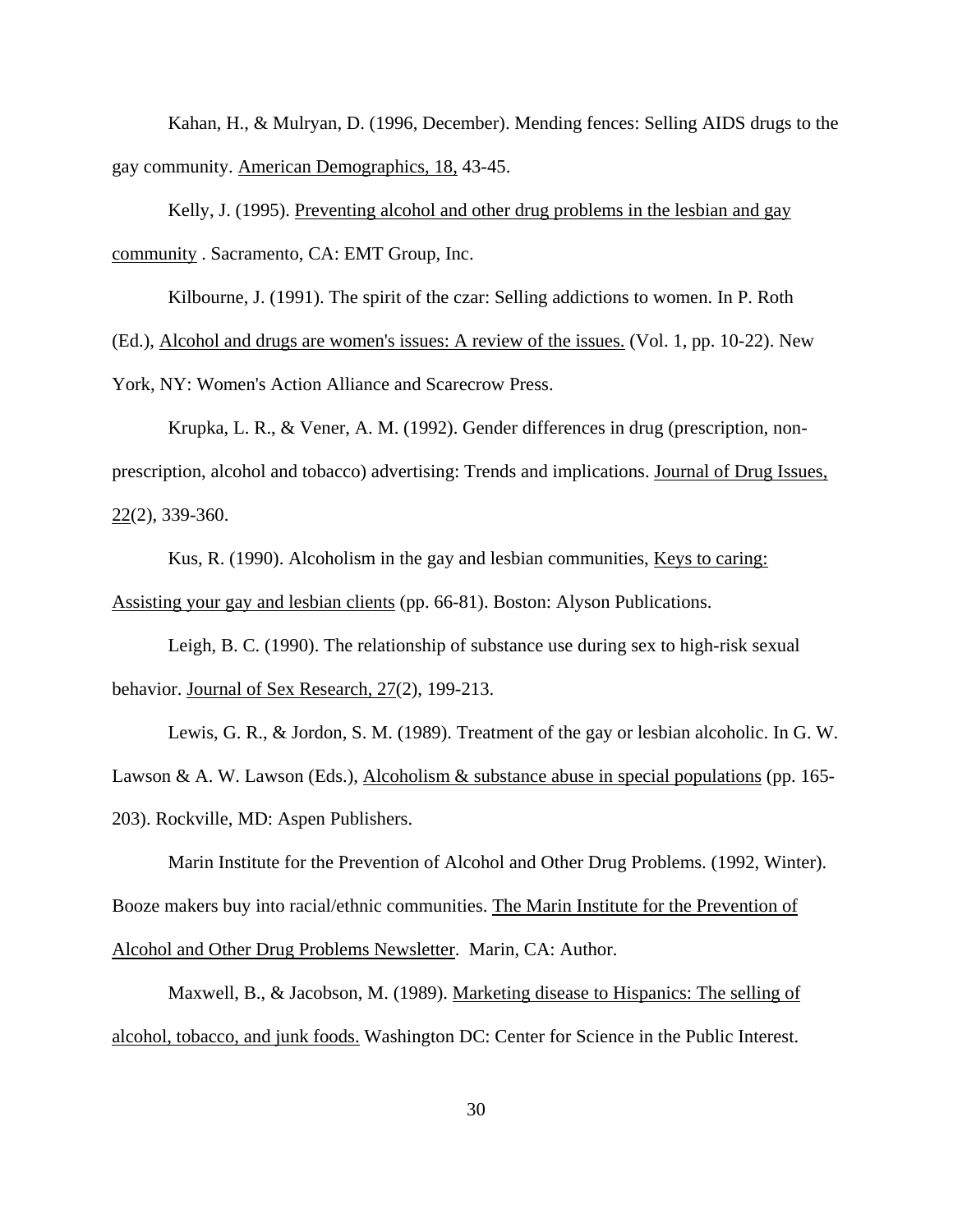McKirnan, D. J., Ostrow, D. G., & Hope, B. (1996). Sex, drugs and escape: A psychological model of HIV-risk sexual behaviors. AIDS Care, 8(6), 655-669.

 McKirnan, D. J., & Peterson, P. L. (1988). Stress, expectancies, and vulnerability to substance use: A test of a model among homosexual men. Journal of Abnormal Psychology, 97, 461-466.

 McKirnan, D. J., & Peterson, P. L. (1989a). Alcohol and drug use among homosexual men and women: Epidemiology and population characteristics. Addiction Behaviors, 14(5), 545- 553.

 McKirnan, D. J., & Peterson, P. L. (1989b). Psychosocial and cultural factors in alcohol and drug abuse: An analysis of a homosexual community. Addictive Behaviors, 14, 555-563.

 McKirnan, D. J., Stokes, J. P., Doll, L., & Burzette, R. G. (1995). Bisexually active gay men: Social characteristics and sexual behavior. Journal of Sex Research, 32(1), 65-76.

 McKnight, A. J. (1993). Server intervention: Accomplishments and needs. Alcohol Health and Research World, 17(1), 76-83.

 Meyer, H. I., & Dean, L. (1995). Patterns of sexual behavior and risk taking among young New York City gay men. AIDS Education & Prevention, 7, 13-23.

 Mirken, B. (1997, June 12). Coors controversy explodes up and down California: SF Community Center under fire for accepting Coors donation to capital campaign. San Francisco Bay Times, pp. 2-3, 5-6.

 Mongeon, J. E., & Ziebold, T. O. (1982). Preventing alcohol abuse in the gay community: Toward a theory and model. Journal of Homosexuality, 7(4), 89-99.

 Montagne, M. (1992). Drug advertising and promotion: An introduction. Journal of Drug Issues, 22(2), 195-203.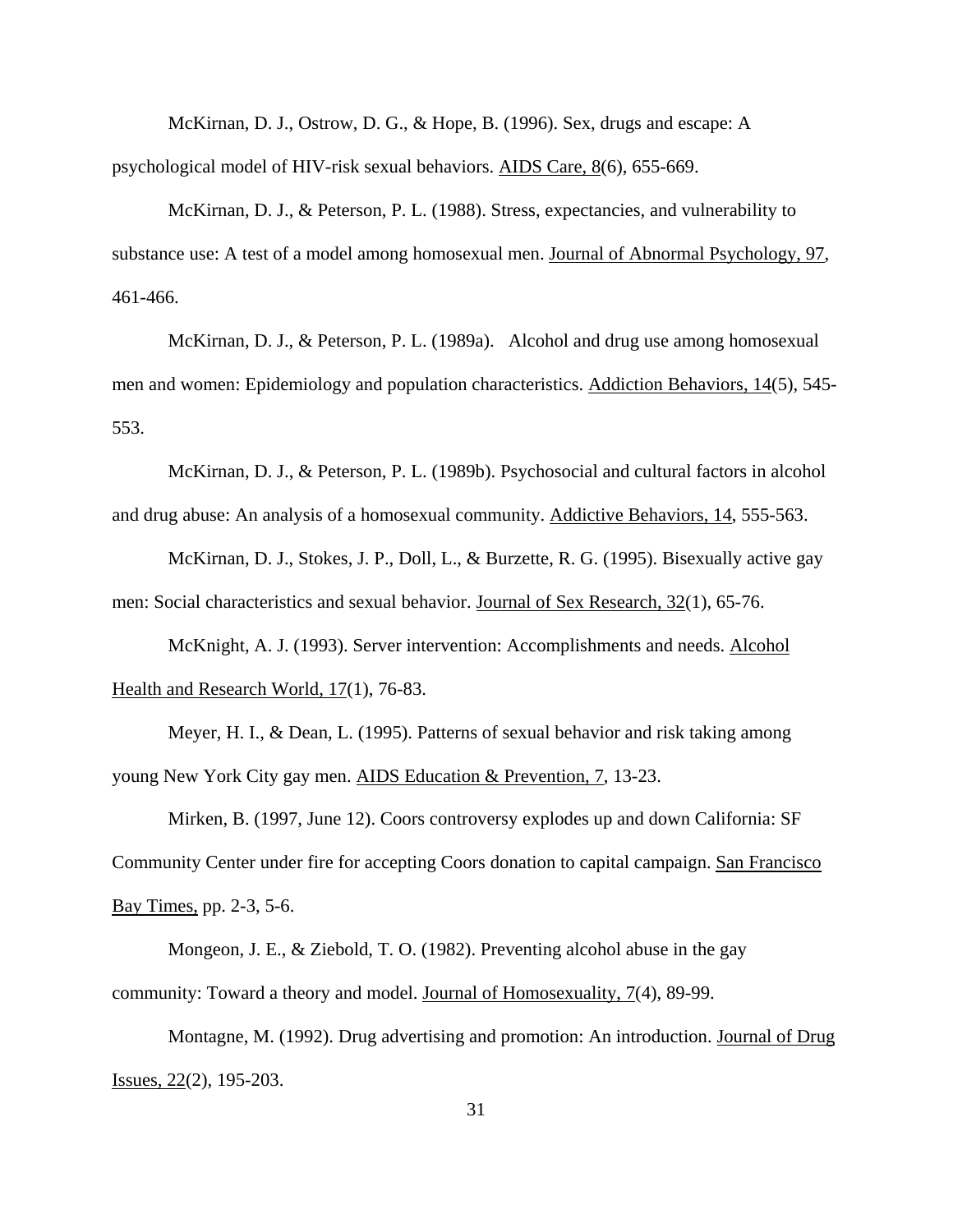Mosher, J. (1991). Responsible beverage services: An implementation handbook for communities. San Rafael: Marin Institute for the Prevention of Alcohol and Other Drug Problems.

 Mosher, J., & Frank, E. (1994, November). Reaching consensus: Assessing support for national alcohol policies. Paper presented at the 122nd Annual Meeting of the American Public Health Association, Washington D.C.

 Mossinghoff, G. (1992). Pharmaceutical manufacturers and self-regulation of drug advertising and promotion. The Journal of Drug Issues, 22(2), 235-243.

 National Association of Lesbian and Gay Alcoholism Professionals (NALGAP). (1994). NALGAP Prevention Guidelines. (Available NALGAP, 440 Grand Ave, # 401 Oakland, CA 94610)

 Nieman, R., Fleming, J., & Coker, R. (1993). The effect of smoking on the development of AIDS in HIV-positive individuals. AIDS, 7, 705-710.

 Ostrow, D. G. (1996). Substance use, HIV, and gay men. Focus: A Guide to AIDS Research and Counseling, 11(7), 1-3.

 Paul, J. P., Barrett, D. C., Crosby, G. M., & Stall, R. D. (1996). Longitudinal changes in alcohol and drug use among men seen at a gay-specific substance abuse treatment agency. Journal of Studies on Alcohol, 57, 475-485.

 Paul, J. P., Stall, R., & Bloomfield, K. A. (1991). Gay and alcoholic: Epidemiological and clinical issues. Alcohol Health and Research World, 15(2), 151-160.

 Paul, J. P., Stall, R. D., Crosby, G., & Barrett, D. C. (1994). Correlates of sexual risktaking among gay male substance abusers. Addiction, 89(8), 971-983.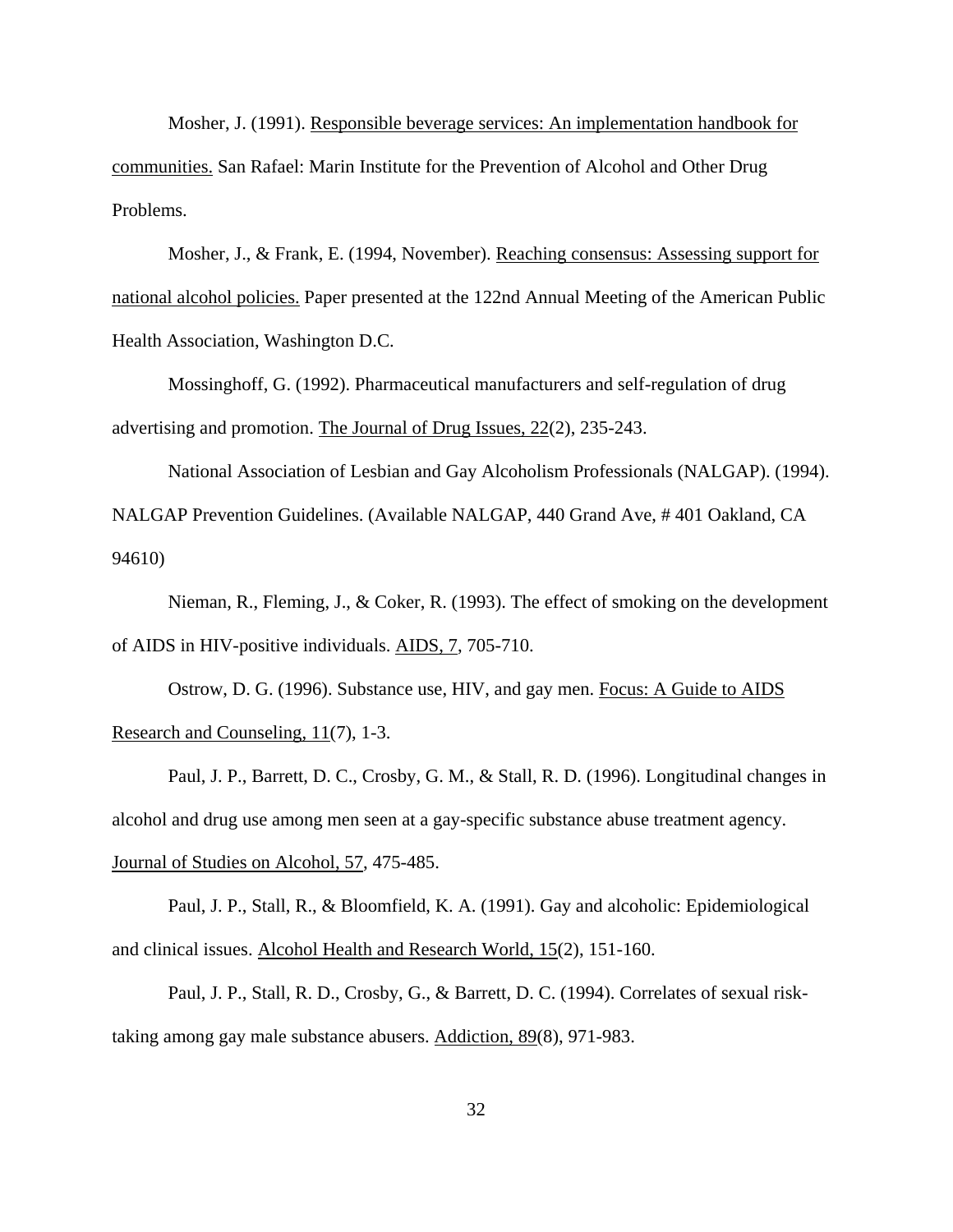Penaloza, L. (1996). We're here, we're queer, and we're going shopping! A critical perspective on the accommodation of gays and lesbians in the U.S. marketplace. Journal of Homosexuality, 31(1/2), 9-41.

 Perry, M. J., Solomon, L. J., Winette, R. A., & Kelly, J. A. (1994). High risk sexual behavior and alcohol consumption among bar-going gay men. AIDS, 8(9), 1321-1324.

 Pollay, R. W., Lee, J. S., & Carter-Whitney, D. (1992). Separate, but not equal: Racial segmentation in cigarette advertising. Journal of Advertising, 21(1), 45-57.

Project Inform. (1997). Project Inform Donations Guidelines. San Francisco, California: Author. (Available: Project Inform, 205 13th Street, San Francisco, California 94103)

Rahn, P. (1994). Alcohol marketing to the gay community. Prevention Pipeline, 7(6), 30-

31.

 Remafedi, G. (1987). Adolescent homosexuality: Psychosocial and medical implications. Pediatrics, 79(3), 331-337.

 Rofes, E. (1998). Context is everything: Thoughts on effective HIV prevention and gay men in the United States. Journal of Psychology and Human Sexuality, 10(3/4), 133-142.

 Rotheram-Borus, M. J., Rosario, M., Meyer Bahlburg, H., Koopmen, C., Dopkins, S. C., & Davies, M. (1994). Sexual and substance use acts of gay and bisexual male adolescents in New York City. Journal of Sex Research 31, 31(1), 47-57.

 Rotheram-Borus, M. J., Rosario, M., Van Rossem, R., Reid, H., & Gillis, R. (1995). Prevalence, course, and predictors of multiple problems behaviors among gay and bisexual male adolescents. Developmental Psychology, 31(1), 75-85.

 Saffer, H. (1997). Alcohol advertising and motor vehicle fatalities. The Review of Economics and Statistics, LXXIX(3), 431-442.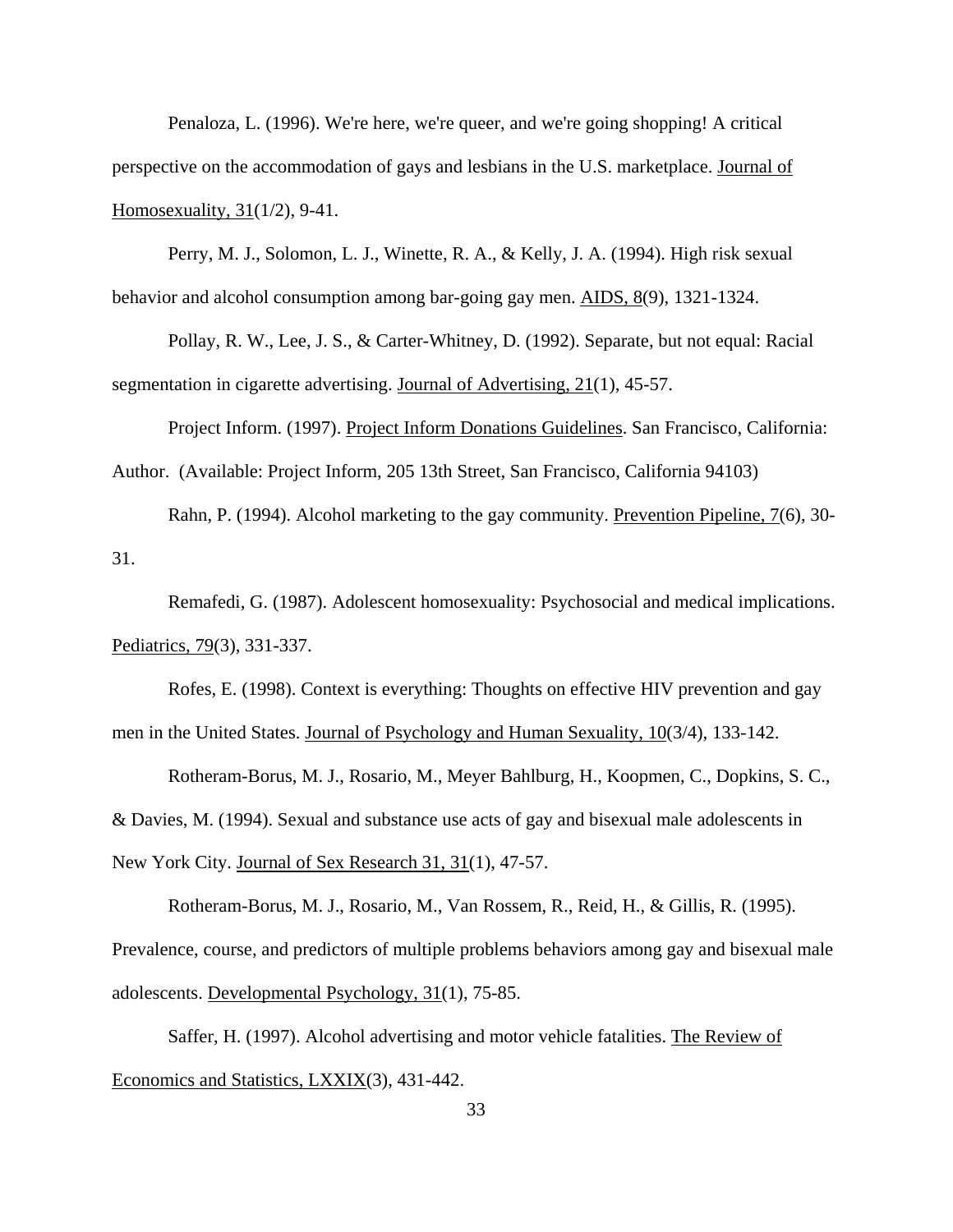Saghir, M. T., Robins, E., Walbran, B., & Gentry, K. (1970). Homosexuality: Psychiatric disorders and disability in the male homosexual. American Journal of Psychiatry, 126, 1079- 1086.

 Substance Abuse and Mental Health Services Administration (SAMHSA). (1995). National household survey on drug abuse: Main findings 1995. (DHHS Publication No. SMA 97-3127). Rockville, MD: Department of Health and Human Services, Substance Abuse and Mental Health Services Administration.

 Savin-Wiliams, R. C. (1994). Verbal and physical abuse as stressors in the lives of lesbian, gay male, and bisexual youths: Associations with school problems, running away, substance abuse prostitution, and suicide. Journal of Consulting and Clinical Psychology, 62(2), 261-269.

 Scribner, R. A., MacKinnon, D. P., & Dwyer, J. H. (1995). The risk of assaultive violence and alcohol availability in Los Angeles County. American Journal of Public Health, 85(3), 335-340.

Shifrin, F., & Solis, M. (1992). Chemical dependency in gay and lesbian youth. Journal of Chemical Dependency Treatment, 5(1), 67-76.

 Shoptaw, S., Reback, C. J., Frosch, D. L., & Rawson, R. A. (1998). Stimulant abuse treatment as HIV prevention. Journal of Addictive Diseases, 17(4), 19-32.

 Silverman, M., Lydecker, M., & Lee, P. R. (1992). Bad medicine: The prescription drug industry in the third world. Stanford, CA: Stanford University Press.

 Skinner, W., & Otis, M. (1992, August). Drug and alcohol use among lesbian and gay people: Findings, research design, insights, and policy issues from the Trinity Project. Paper presented at the Research Symposium on Alcohol and Other Drug Problem Prevention Among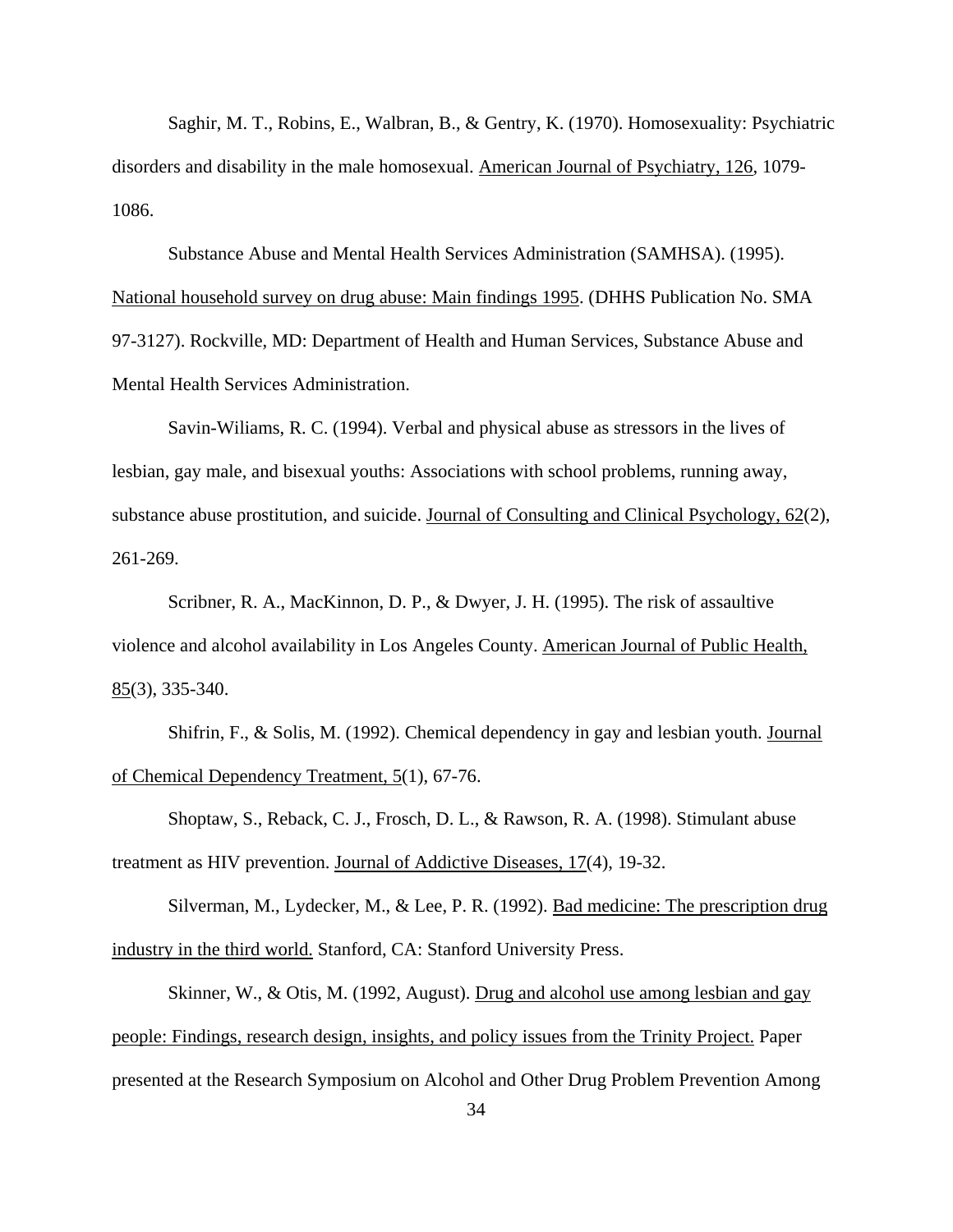Lesbians and Gay Men, Los Angeles, CA. Sacramento, CA: Evaluation, Management and Training Inc.

 Skinner, W. F. (1994). The prevalence and demographic predictors of illicit and licit drug use among lesbians and gay men. American Journal of Public Health, 84(8), 1307-1310.

 Stall, R., McKusick, L., Wiley, J., & Coates, T. J. (1986). Alcohol and drug use during sexual activity and compliance with safe sex guidelines for AIDS: the AIDS Behavioral Research Project. Health Education Quarterly, 13(4), 359-371.

 Stall, R., & Wiley, J. (1988). A comparison of drug and alcohol use habits of heterosexual and homosexual men. Drug and Alcohol Dependence, 22, 63-74.

 Stewart, D. W., & Rice, R. (1995). Nontraditional media and promotions in the marketing of alcoholics beverages. In S. E. Martin (Ed.), The effects of the mass media on the use and abuse of alcohol (Research Monograph 28, NIH Publication No 95-3743, pp. 209-238). Rockville, MD: National Institute on Alcohol Abuse and Alcoholism.

 Sullivan, P. S., Nakashima, A. K., Purcell, D. W., & Ward, J. W. (1998). Geographic differences in noninjection and injection substance use among HIV-Seropositive men who have sex with men: Western United States vs. other regions. Journal of Acquired Immune Deficiency Syndromes and Human Retrovirology, 19, 266-273.

 Sullivan, T. R. (1996). The challenge of HIV prevention among high-risk adolescents. Health & Social Work, 21(1), 58-65.

 Underhill, B., & Ostermann, S. (1991). The pain of invisibility: Issues for lesbians. In P. Roth (Ed.), Alcohol and drugs are women's issues: A review of the issues (Vol. 1, pp. 71-77). New York: Women's Action Alliance and Scarecrow Press.